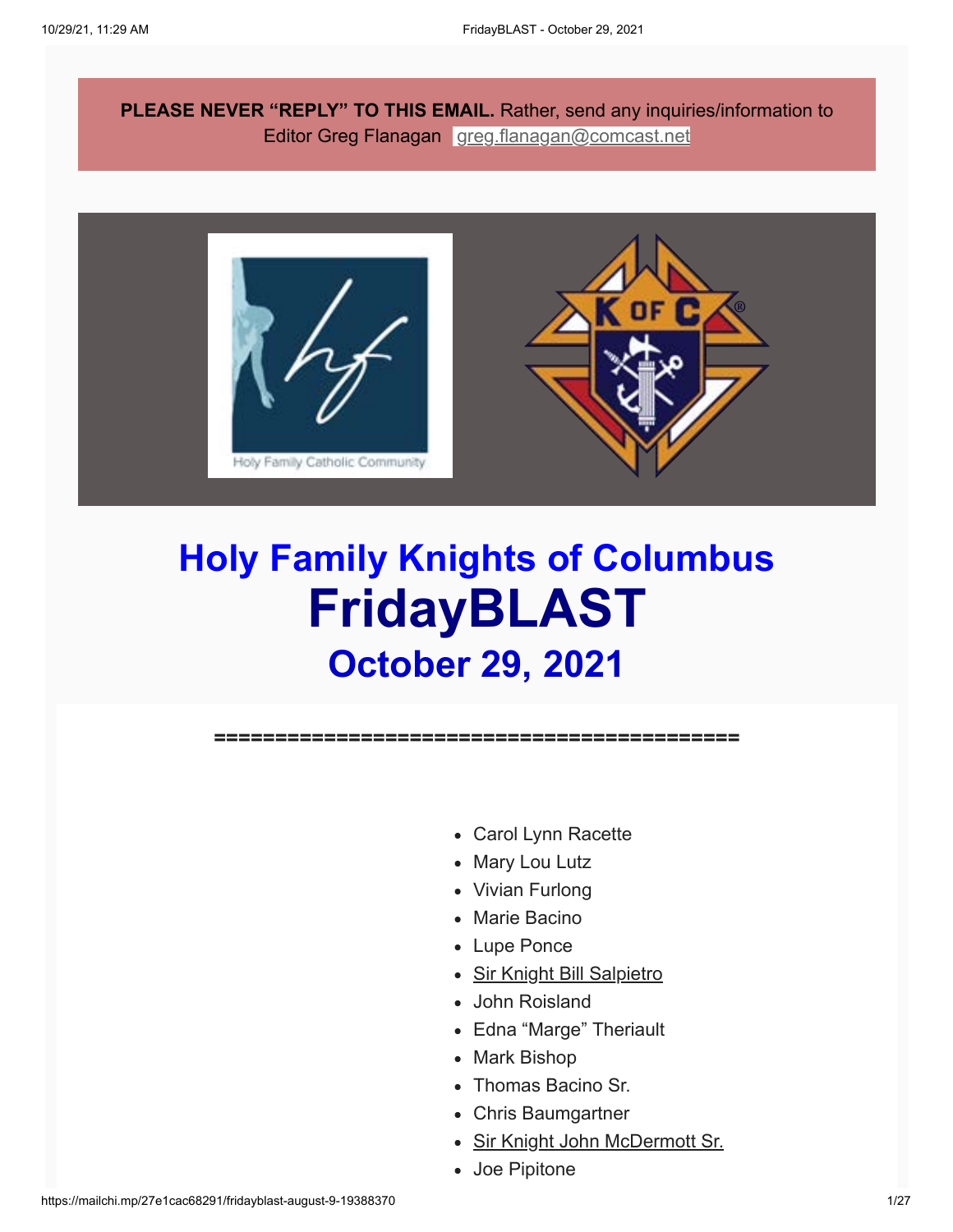

**Let us pray for those in our 11981 family who passed on to New Life during the past year:**

10/29/21, 11:29 AM FridayBLAST - October 29, 2021

- Bernice Raczkowski
- Nancy Edwards
- Brother Knight Mike Redmond
- Brother Knight Frank LaRocca
- Sandi Zemla
- Marie Downey
- John Hauter
- Sir Knight Paul Isherwood
- Denise Cafiero-Vitale
- Brother Knight Frank LaBanca
- Sir Knight Richard D. Kuenstler

*HEADLINES*

- **FROM OUR GRAND KNIGHT, DEAN-O**
- **UPCOMING BUSINESS MEETING DATES**
- **THE NEWMAN DRIVE please support!!**
- **KNIGHTS' CAFE**
- **MEMBERSHIP DRIVE CONTINUES...**
- **FIRST FRIDAY ADORATION continues virtual**
- **SAINT JOSEPH our patron**
- **ID DRIVE Shining Stars - HIGHLIGHTS**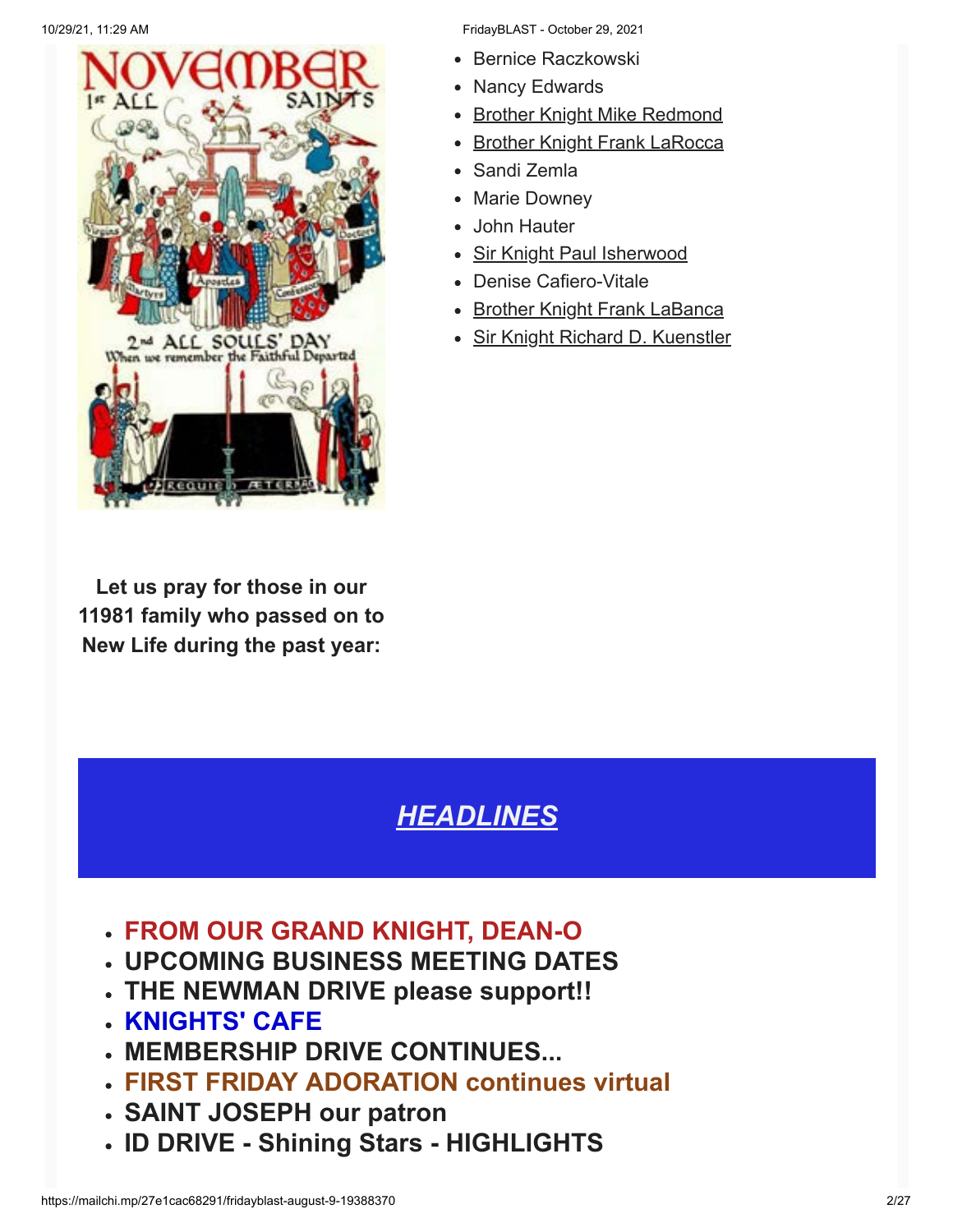- **MARIAN MINISTRY ROSARY**
- **MILITARY OUTREACH SEPTEMBER NEWSLETTER**
- **CORPORATE MASS/BRUNCH PICS**
- **WORSHIP & SERVE**
- *UPCOMING EVENTS CALENDAR*
- *PRAYER REQUESTS*
- **LAUGH OUT LOUD!!**
- *ONGOING INFO*
- *HELPFUL LINKS*

**===========================================**

## *Faith/Family/Community/Life* **FROM OUR GRAND KNIGHT, DEAN-O**

Hey 11981,

Our council has been having one great event after another. For some of you that go to our Facebook Page, this may be a repeat, but I think our accomplishments are more than worthy for me to recap them for all.

### **Shining Stars**

*We had a full line up of "Shining Stars"* at Phase 2 of our ID Drive, broadcast Sunday October 16th on Elgin radio station WRMN 1410 AM / 96.7 FM. See details in article below.

### **Corporate Mass/Membership/Adoration Chapel**

*What a great last Sunday 11981 had!!* It started out with our at 9:00 am Corporate Mass, a gathering of our membership to show our Unity and support of our parish. As the weekend was also our Fall Membership Drive (see article below), **Rick McMahon**, spoke at all masses seeking new members. The 9:00 Mass ended with a procession of the Monstrance, led by our 4th Degree Honor Guard, to dedicate the newly remodeled Adoration Chapel.

Last, but not least, we all went to the Social Center to share hospitality and recognize the long KofC service of three of our Brothers who have each served for a half century plus! In attendance was **Rich Surma**, 56 years, and **Tony**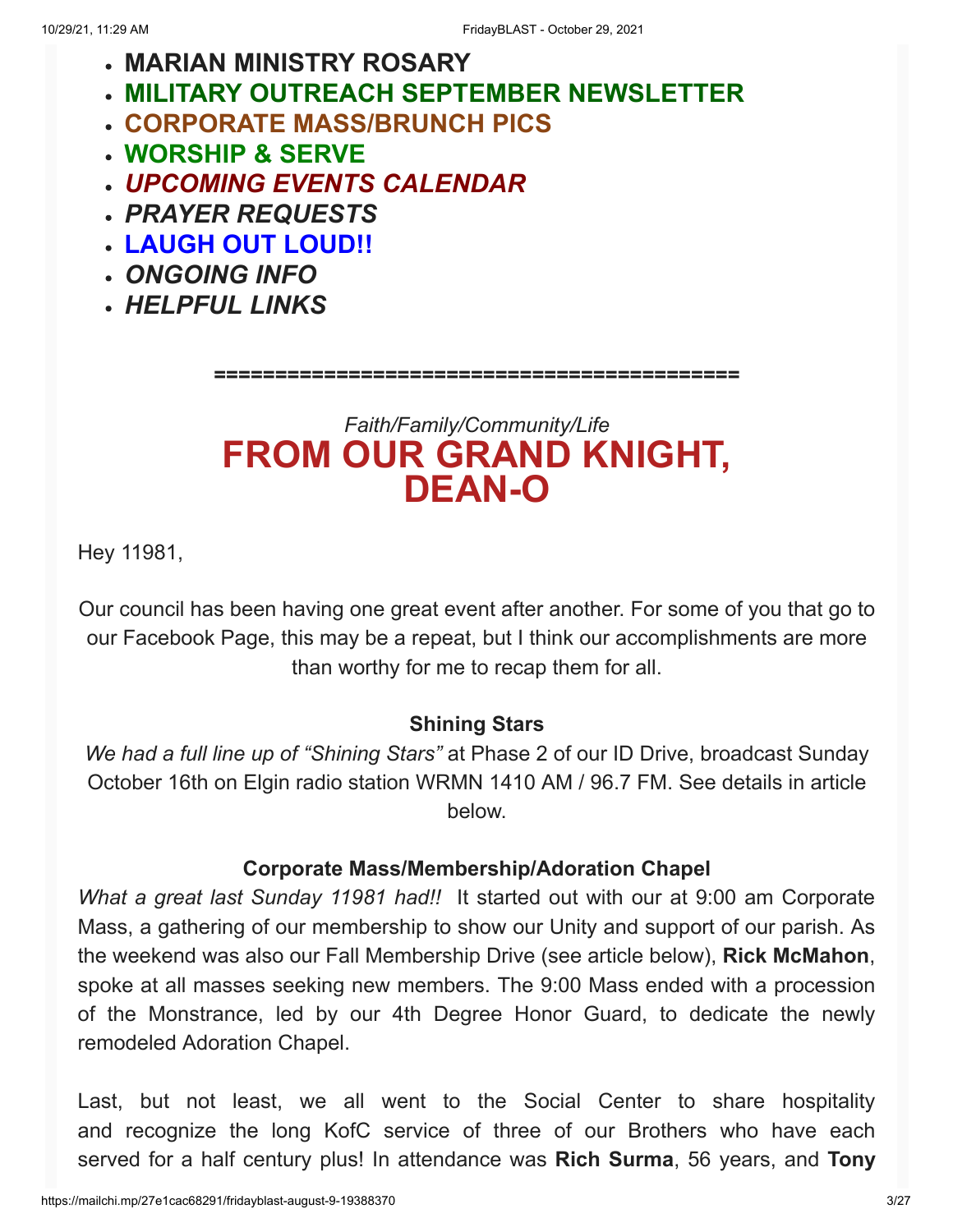**Colella** 60 years. **George Martinelli**, 60 years, unfortunately, unable to attend. We presented Tony (as we will, George) with a beautifully inscribed desk clock and Rich an embroidered KofC Jacket.

A big THANK YOU to our event leaders, **Bob Vanselow, Greg Flanagan & Rick McMahon** as well as of our Knights, Ladies and their families for helping make the day so welcoming and inviting. See photos and more info in articles below.

#### **Adventures in Grace, a pilgrimage**

*If you have not heard anyone talking about the Adventures in Grace you must be under a rock.* This is a great opportunity for us to get back to Church, not only be with others, but to grow our personal spirituality. Fr. Terry says it with non-traditional words. We all get what the Sacrament's are, but the Adventure is a greater focus on the Grace we derive from them every day of our lives. Please plan on attending Mass on November 6th & 7th for a great experience as we travel together with so many great adventures.

### **FINALLY...Follow Us!**

Please be sure to visit our website (knights11981.com) and like us on facebook (@holyfamilyKOC11981) where you will see all the events your Council is involved in. How cool to see what we do, but how great would it be for you to do it with us. Don't be a stranger, everyone is welcome bring the family and friends you are sure to enjoy the time we spend together.

Have a safe week and God Bless! Dean-o 847-553-6750

**===========================================**

# *Faith/Family/Community/Life* **UPCOMING BUSINESS MEETING DATES**

COVID-affected scheduling of the Church building hours has caused us to temporarily shift our LIVE Business Meetings to THURSDAYS. Thus, our schedule for the upcoming Business Meetings is:

> **November: Thursday the 18th\*\*** upstairs in "Common Ground" **December: Thursday the 16th\*\*** upstairs in "Common Ground"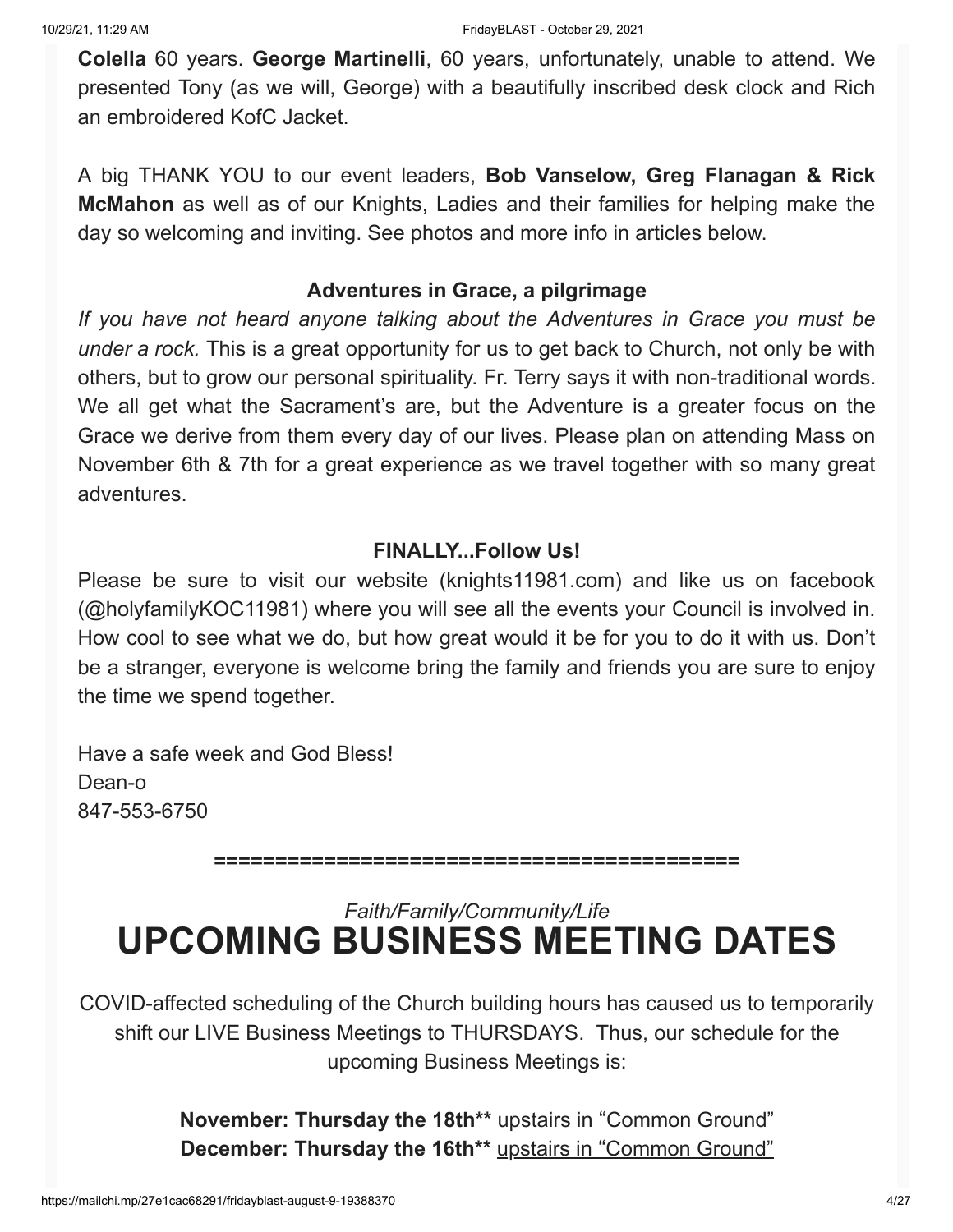\*\*These two meetings are a week or so earlier than the usual "4th week of the month" to avoid conflict with the holidays AND in a different room due to space conflicts.



### **BROTHERS, WE NOW CONTINUE TO HELP "THE NEXT GENERATION"**

Knights provide needed financial support to college aged adults in our lives through two major fundraising drives: **Vocations and Newman.**

### **Now we turn to the Newman Drive to support the spiritual development of Catholic students at Illinois Colleges/Universities**

#### **SEE WHAT A NEWMAN CENTER DOES!!**

**Please take 4 minutes** to listen these two Newman pastors, Fr. Kyle Manno of the Newman Catholic Center at NIU and Fr. Brad Zamora of the Shiel Student (Newman) Center at Northwestern, describe "Newman".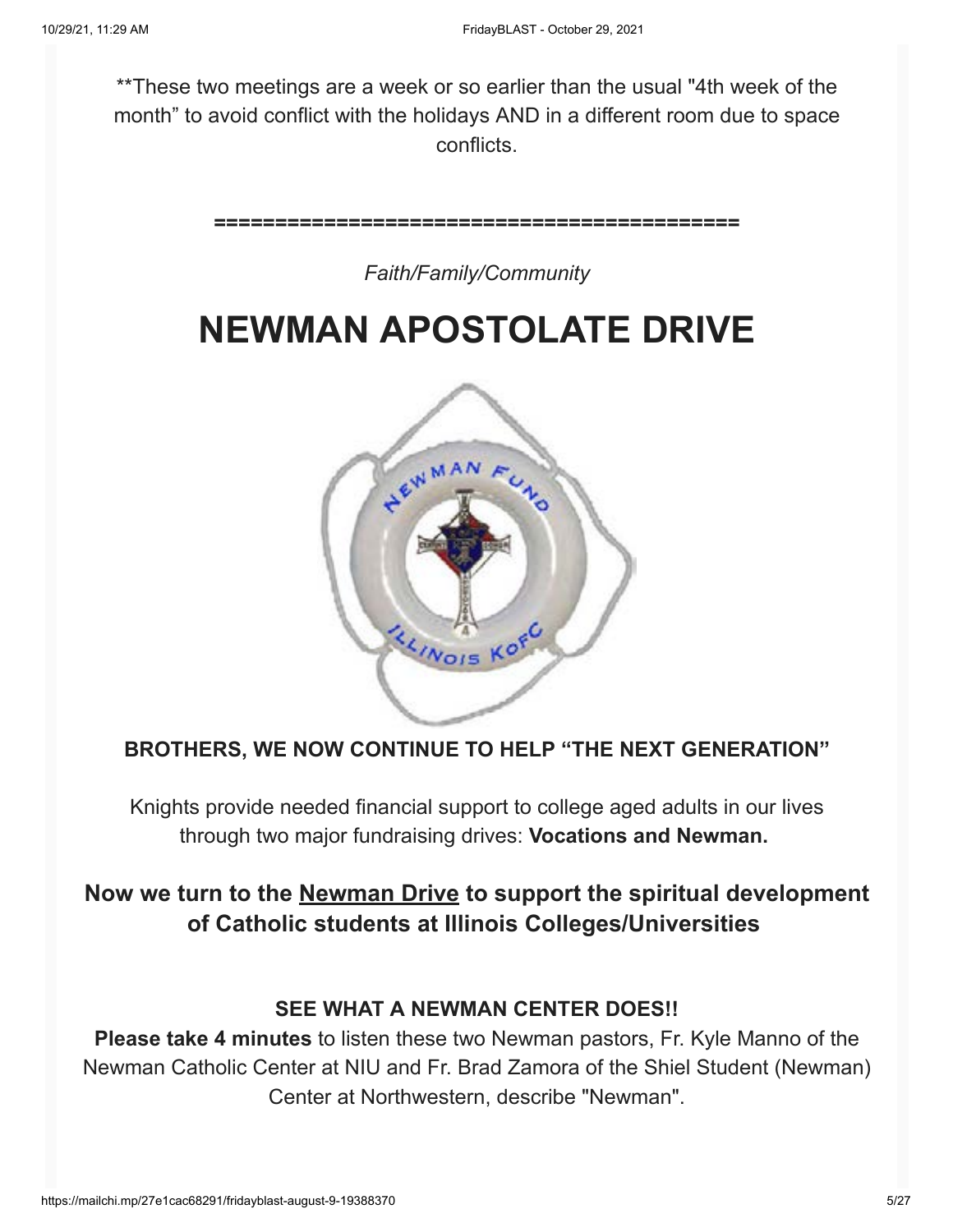

### **[SEE NEWMAN IN ACTION AT NORTHERN ILLINOIS](https://youtu.be/2NIvuNxBr8Y)**



**[SEE NEWMAN IN ACTION AT NORTHWESTERN](https://youtu.be/DiMK-nSHFi8)**

*From our Council Newman Chair, Greg Flanagan:*

As a past beneficiary of the Newman campus program, *(In a nutshell...Newman turned my life around!!)* I want to encourage you to open your heart, (and your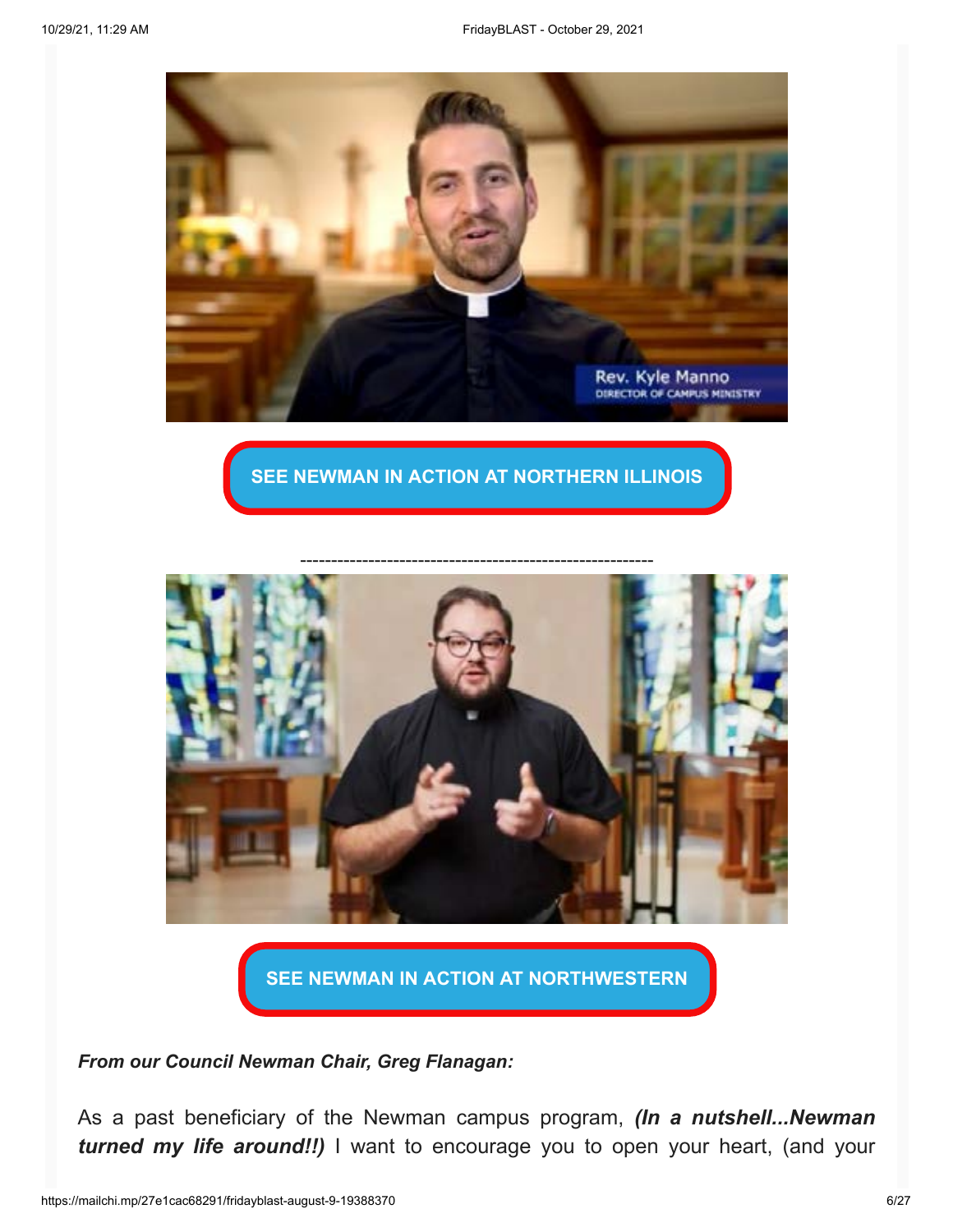checkbook/Visa card!), to invest in the Catholic future of our young adults!

At a time when a young person's faith is tested the most, Newman Centers provide a Catholic home to students who are away from their families for the first time. The Knights support "the Home Parish on Campus" at many Illinois Colleges and Universities providing seriously needed operating funds and touching over 800,000 students.

### **HERE'S WHAT I NEED YOU DO...**

### **I'm only asking each Knight to give up one Pumpkin Spice Latte (or such!) and donate that \$5.00 to the Newman Fund. Yes, just \$5.00**

### **DONATE NOW BY CREDIT CARD...**

Either Click on Blue box or use your QR reader



### **OR SCAN HERE...**



### **BE SURE YOUR DONATION INCLUDES OUR COUNCIL NUMBER 11981**

**However, I would encourage you to join with many of our 11981 Brothers and become a CENTURY CLUB member by donating \$100.00 or more.** When you do, you will receive the thanks of a very grateful past "Newmanite" (me!) and the very distinctive KofC "Cross" lapel pin (pictured above) that proudly displays you have personally committed to make a real difference for the future.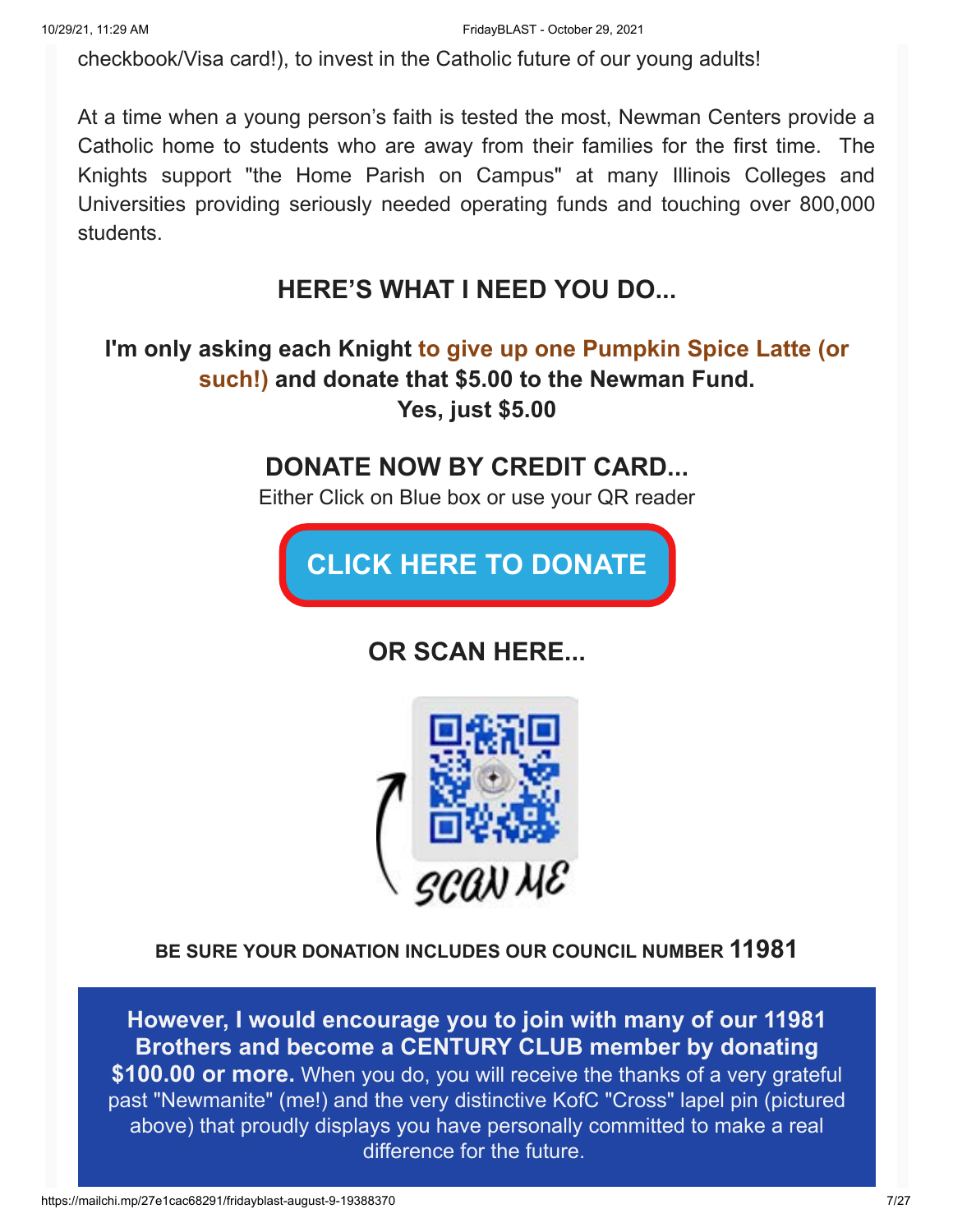It is preferred that all donations be made via Credit Card. Alternatively, you can mail a check to Illinois State Council, PO Box 681, Kankakee, IL 60901

(Be sure your check includes notations: Your Member Number, "Council "#11981" AND "Newman Drive")

**Thanks in advance to everyone reading this!! Contact me if you don't know your member number OR have any questions** [greg.flanagan@comcast.net](mailto:greg.flanagan@comcast.net)

**===========================================**



A big thank you to all our **Knights' Café** help as we have brought back the Café. Especially to **Brother John Posch** for returning to lead up our important event. AND THERE IS ROOM FOR MORE FOLKS TO PITCH IN!! We are always looking to explain & train any of you that are interested in the Café program.

OUR NEXT CAFE, "GRACE GRUB" (coinciding with the AiG Adventure weekend) WILL BE A WEEK FROM NOW, SATURDAY & SUNDAY NOVEMBER 6 & 7

**WHETHER YOU ARE NEW TO THE CAFE, OR A "VETERAN" PARTICIPANT, PLEASE CLICK ON THE LINK BELOW, AND PICK A POSITION TO VOLUNTEER FOR. IT'S MORE FUN THAN WORK!**

**[Please click here to sign up for a Nov 6th/7th Cafe slot](https://www.signupgenius.com/go/10C0449A5A62DA5F58-knights1)**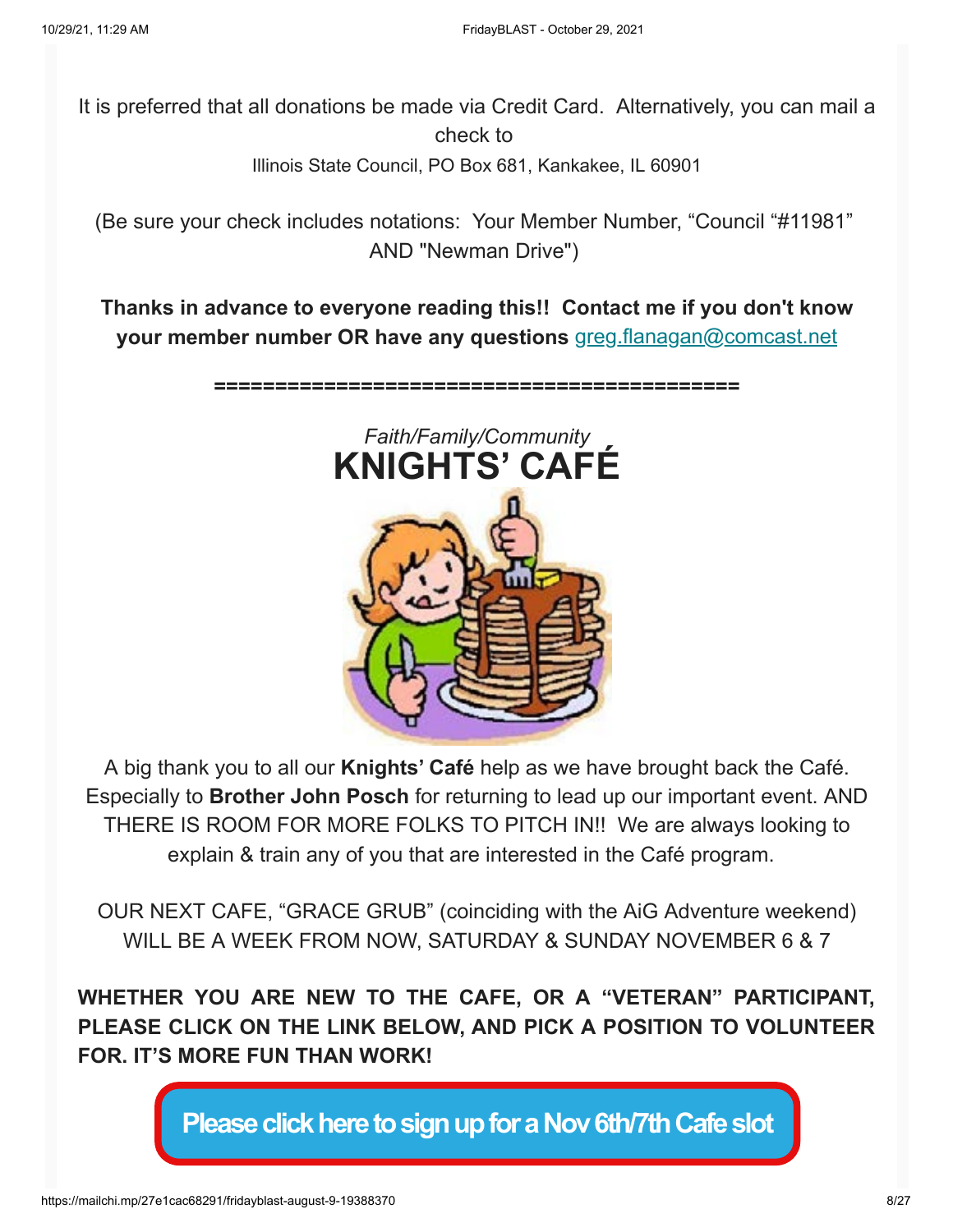### **KNIGHTS' CAFE DATES THRU JUNE 2022….**

**MARK YOUR CALENDARS....**Here's the Knights' Café dates for the rest of the fraternal year. "Set up" will be on Saturday; "Cooking & Serving" on Sunday

**Note:** this year, we have mostly moved away from the traditional "last Sunday of the month". Instead, most Cafes are aligned with each of the "Adventure Sundays " of the parish's "Adventures in Grace, a pilgrimage" (AiG) program.

Saturday/Sunday, November 6/7, 2021 (AiG) Saturday/Sunday, November 20/21, 2021 Saturday/Sunday, January 8/9, 2022 (AiG) Saturday/Sunday, January 29/30, 2022 Saturday/Sunday, February 12/13, 2022 (AiG) Saturday/Sunday, March 12/13. 2022 (AiG) Saturday/Sunday, April 30/May01, 2022 (AiG) Saturday/Sunday, June 4/5, 2022 (AiG)

**As much as your personal schedule allows, please plan to join your brothers at the Cafe set up &/or serving events.**

**===========================================**

## *Faith/Family/Community/Life* **MEMBERSHIP DRIVE CONTINUES...**

*From Membership Chair, Rick McMahon*

### *LET'S KEEP THE MOMENTUM GOING!!!*

Our fall recruitment drive was held after the masses last weekend.

We had incredible support from the presiders at all masses as well as two minutes "from the altar" to make our case. If you did not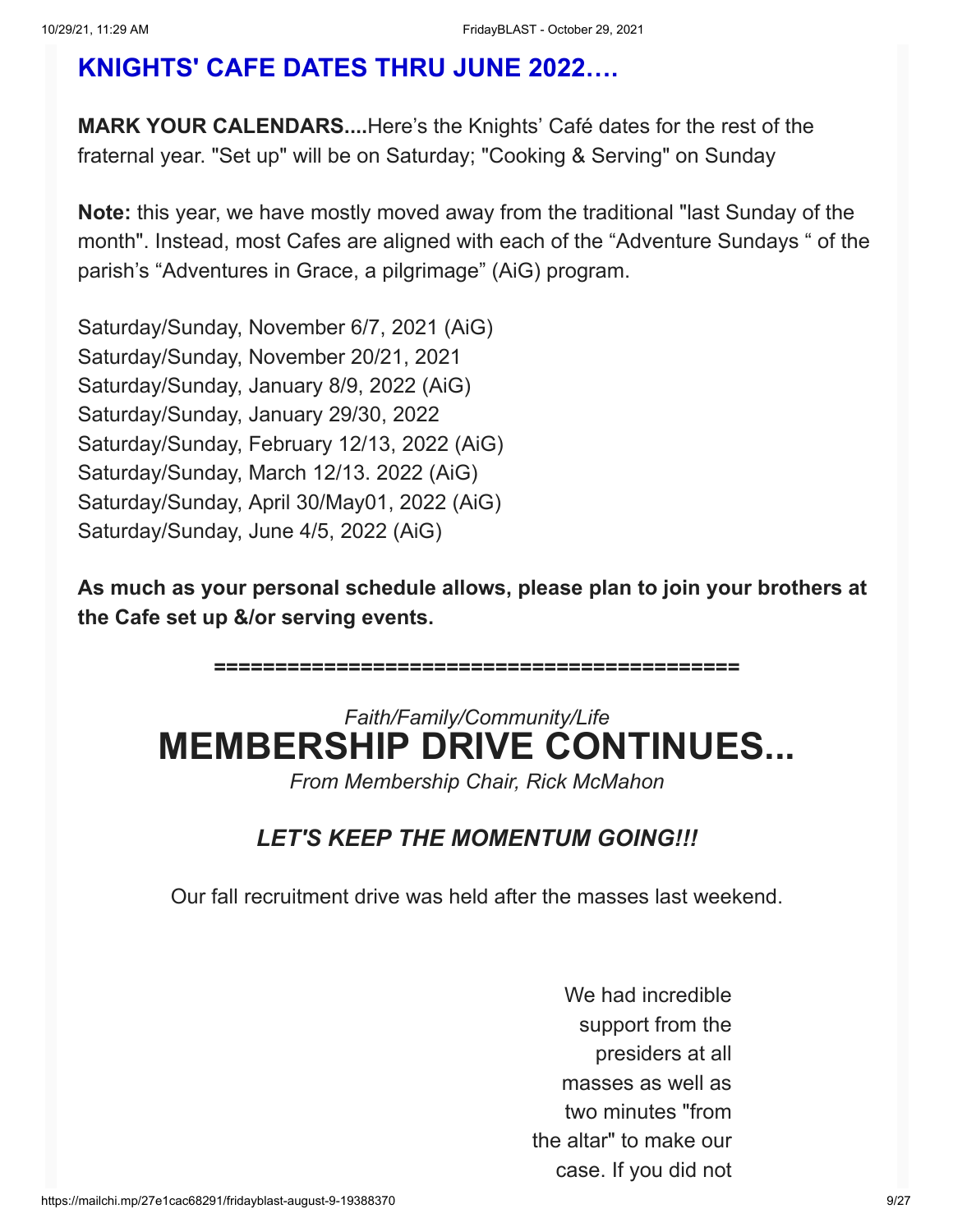see our recruitment pitch, you can see it by watching the streaming 9am mass for October 24th at minute 59. My feeling is that we did everything possible to create attention to our effort.



# **[WATCH RICK \(AT MINUTE 59\)](https://youtu.be/ZbmL_5BYK_E)**

### We have now created interest in several men and perhaps more. **We need all of our members help in approaching non members in church.**

We have recruitment business cards that you can give out (or forward this email to your prospects!). We will have the cards at the business meeting. With these cards, potential members can scan the QR code with their phone and it takes them to the signup page [www.kofc.org/join](http://www.kofc.org/join) so they can join the Knights!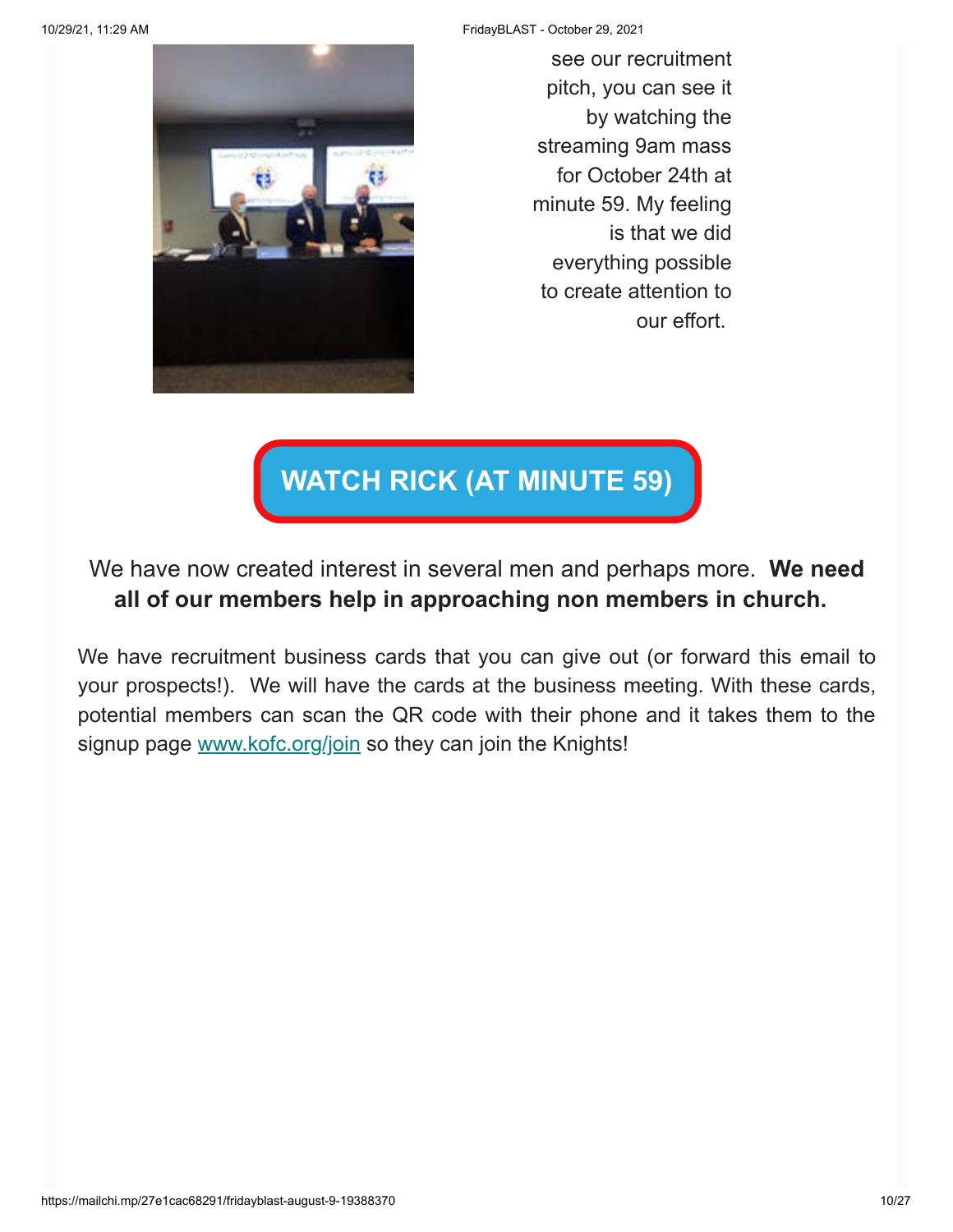

**Please, if you know people who are not members, plant a seed in their minds and cultivate it at every opportunity. This is how many of us were recruited!**

**===========================================**

## *Faith* **FIRST FRIDAY ADORATION (from Home) Friday November 5th**

**Adoration is EXTENDED to ALL!! Please pray from home**

We look to all Brother Knights to spend time in prayer anytime Friday, November 5th **During your adoration time, please include prayer for the many on our Prayer List**

(We're going to keep "Adoration from Home" until such time as the Adoration Chapel is open 24/7)



https://mailchi.mp/27e1cac68291/fridayblast-august-9-19388370 11/27<br>https://mailchi.mp/27e1cac68291/fridayblast-august-9-19388370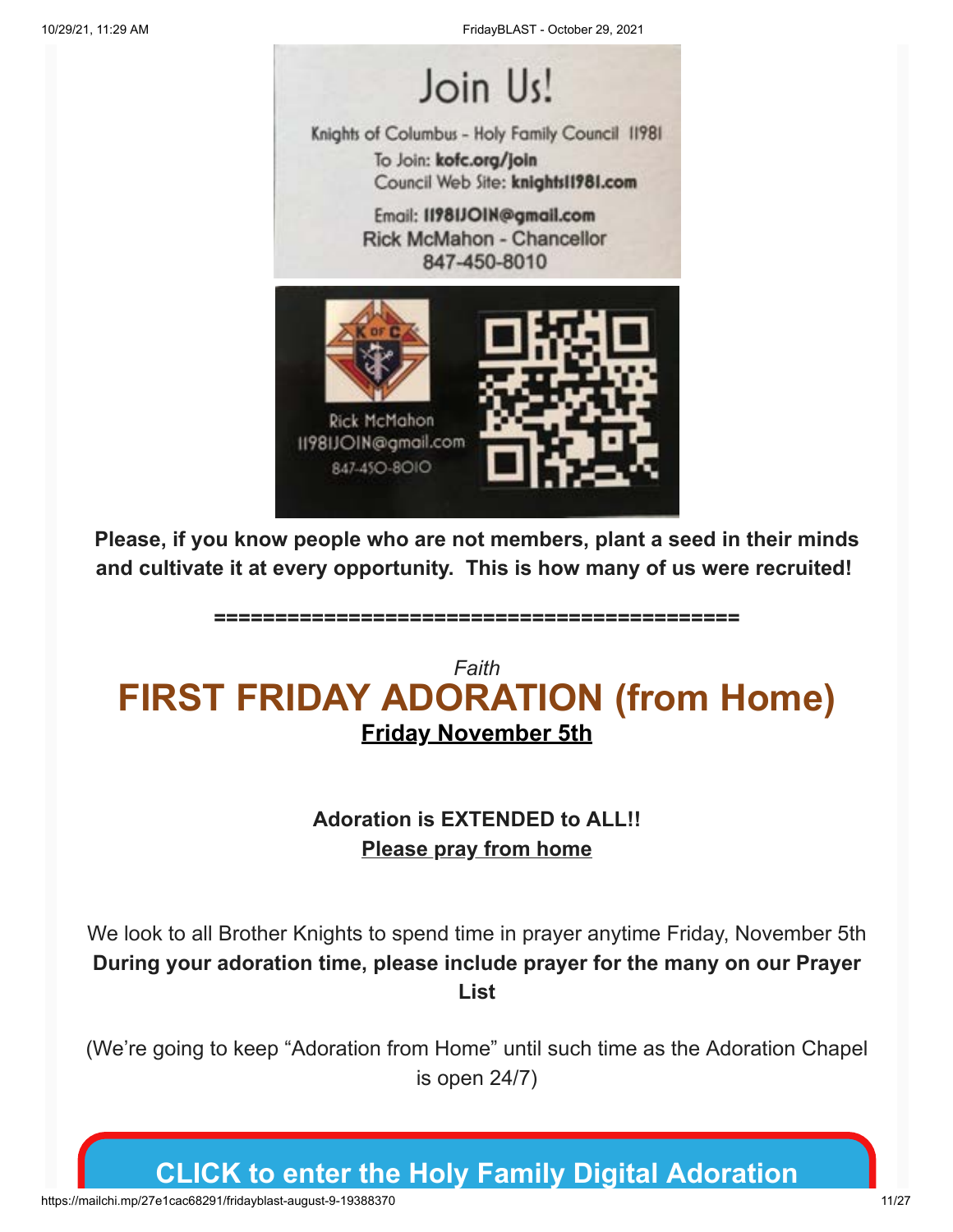

**===========================================**

### **SAINT JOSEPH**



Saint Joseph is a model for our roles as husband and father. This brief (2 1/2 minutes) inspirational video is well worth taking a look at...



**===========================================**

*Life*

# **INTELLECTUAL DISABILITIES**

# **("Tootsie Roll") DRIVE**



## **SHINING STARS HIGHLIGHTS**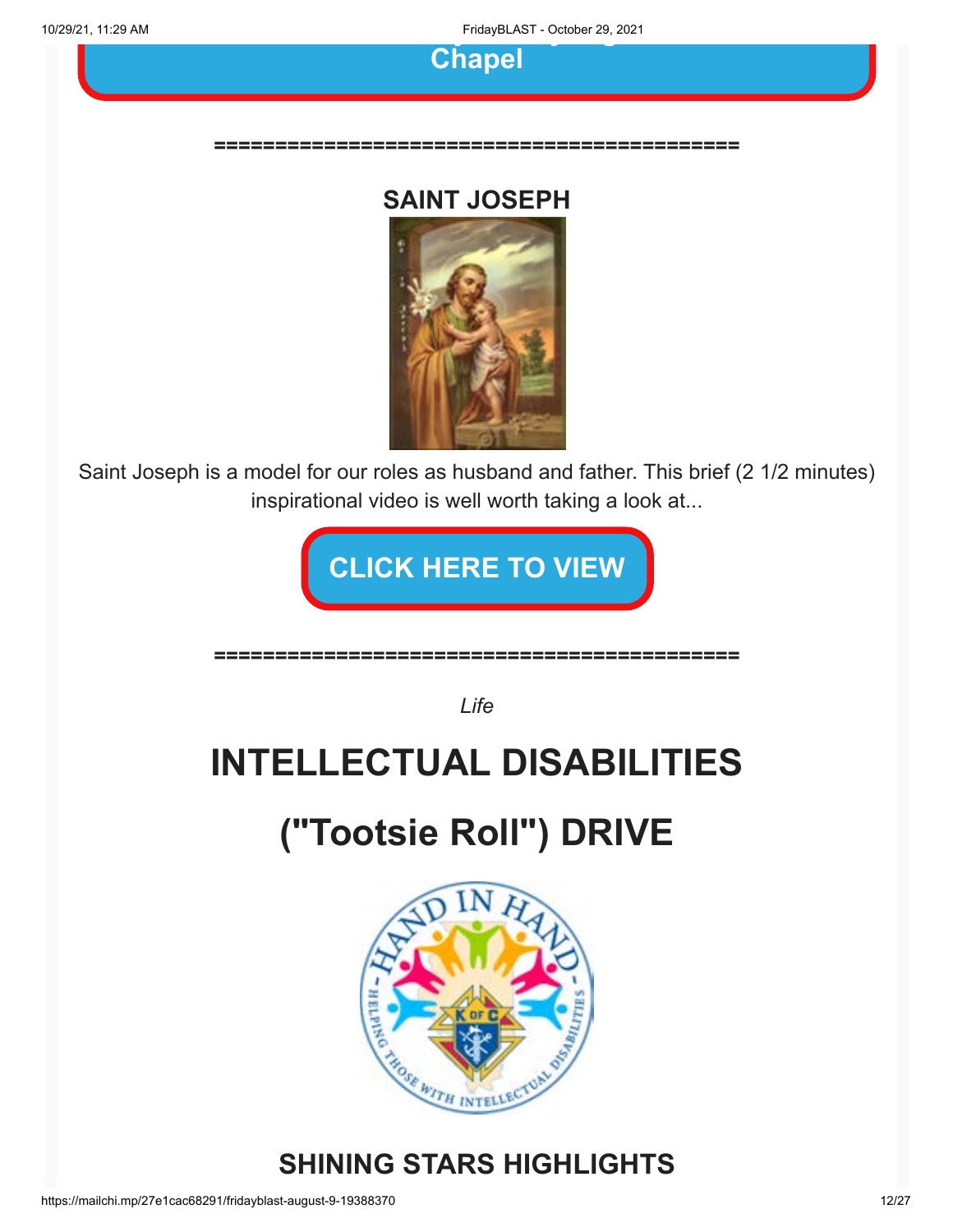*From GK Dean-o Dalaly*

### **We had a full line up of** *"Shining Stars"* **at Phase 2 of our ID Drive, broadcast Sunday October 16th on Elgin radio station WRMN 1410 AM / 96.7 FM.**

We opened with **Karen Owens** from Gigi's Playhouse and she brought with her, **Daniel Marguis**, who is also a brother knight from Council 6964, Schaumburg/Hoffman. He is also known as DJ Danny Boy as he has a side gig as DJ. We also had **Farzin Sharyar**i in the studio who shared how he was almost ready to release an inspirational book about his life at Gigi's (so we will keep you posted on the release date). From there we had **Laura Buhmann** who is a second grade schoolteacher for Elgin School district U-46. She has also held the title for two years in a row as Ms. Galaxy International! **Karri Gibas**, and her family, who owns RK's Sports Bar & Grill in South Elgin. They were a major supporter/sponsor of the South Elgin "Back the Blue" event and are anxious to work with the Knights for our next ID Drive. (In fact if you stop in during any Bears game, you could win \$100.00 for mentioning you are affiliated with any KoC Council.) We also had a special appearance from **Bob Fallon**, our Past District Deputy, who shared several interesting stories.



Our next guest was from **Spavone's Restaurant**. That's right! We had **Tony** himself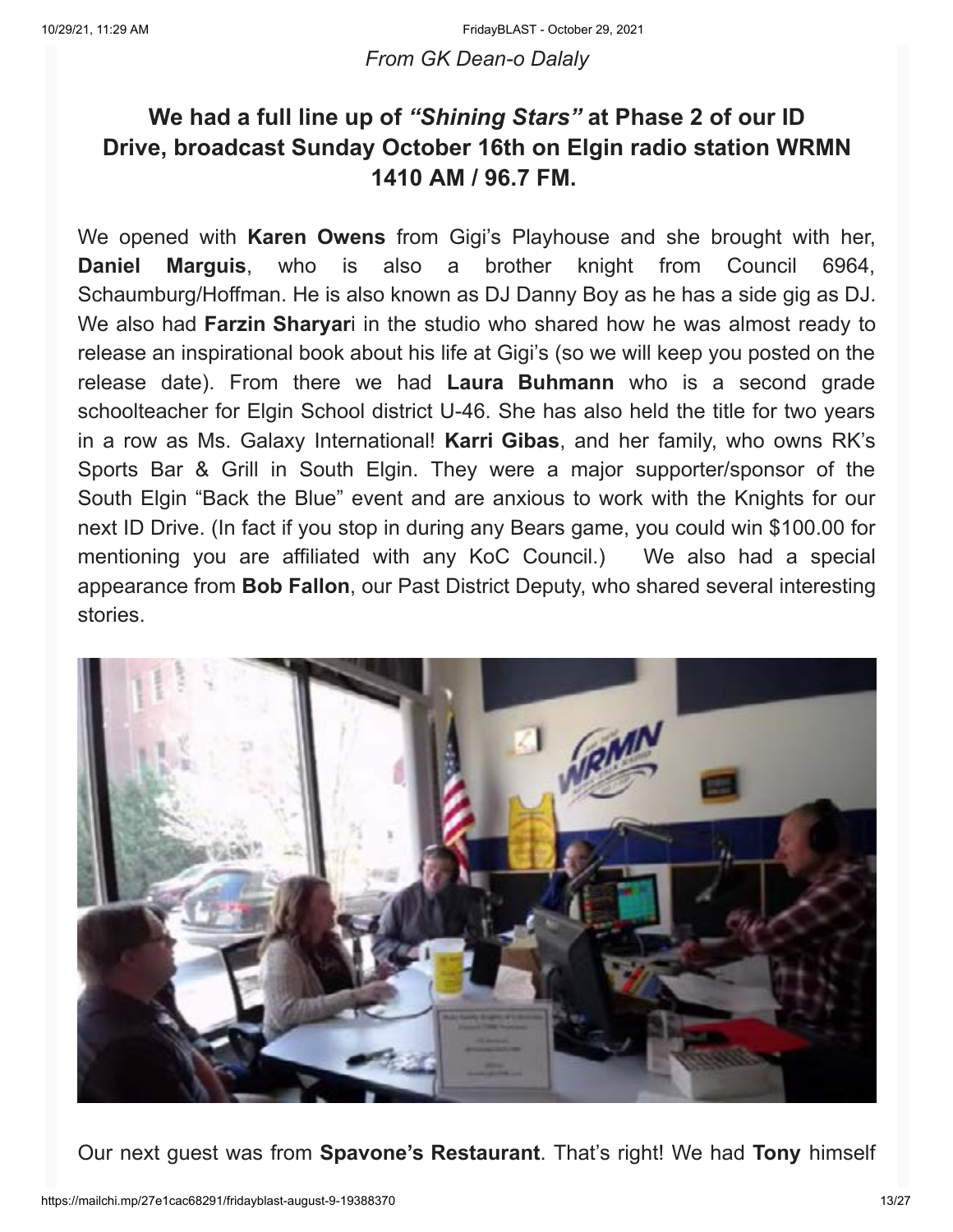instudio and he even sang a few songs live on the radio without any musical backup. Our "Closer" was noneother than **Ron Onesti**, from O' Show's. (most of you may know him from the Arcada Theater in St. Charles). Ron is also the current President of the JCCIA who has been working very hard to get the Christopher Columbus statues returned to Arrigo Park & Balbo Drive. It's not so much the statues that's makes his work so great, he along with the JCCIA have been spreading the word of healing and unity as they continue to work with all ethnic groups. Ron had so many good stories to share we were even able to get Tony to stick around and they kept our audience entertained.

The goal of our show was to make it Interesting & entertaining, but most of all enlightening. I think we did just that. If you still want to check out the show, just go to our Facebook page [https://www.facebook.com/HolyFamilyKOC11981](https://www.facebook.com/HolyFamilyKOC11981/) and you can watch the whole show from start to finish.

A big THANK YOU to **George Rawlinson** our Producer, **Mark Bialek,** Programing Director, **Jeff Meyers** the co-host and the "Voice of Elgin" plus **Bruce Shipyour** our Photographer and Facebook Live Operator.

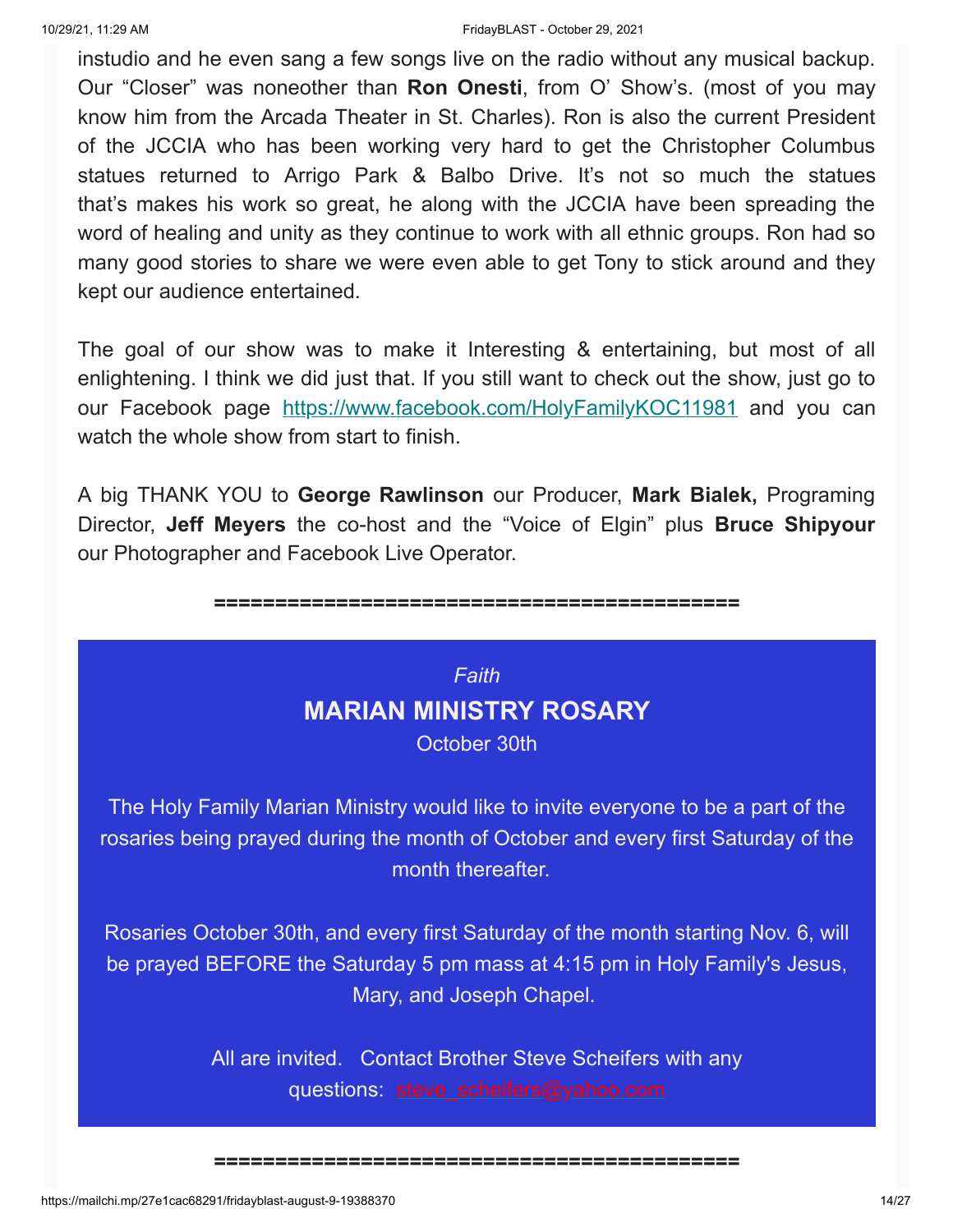### **[For your interest: MILITARY OUTREACH SEPTEMBER](https://www.militaryoutreachusa.org/wp-content/uploads/2021/09/September-2021-Newsletter-MOUSA.pdf) NEWSLETTER**

#### **===========================================**

# *Faith/Family/Community/Life* **CORPORATE MASS/BRUNCH HIGHLIGHTS**



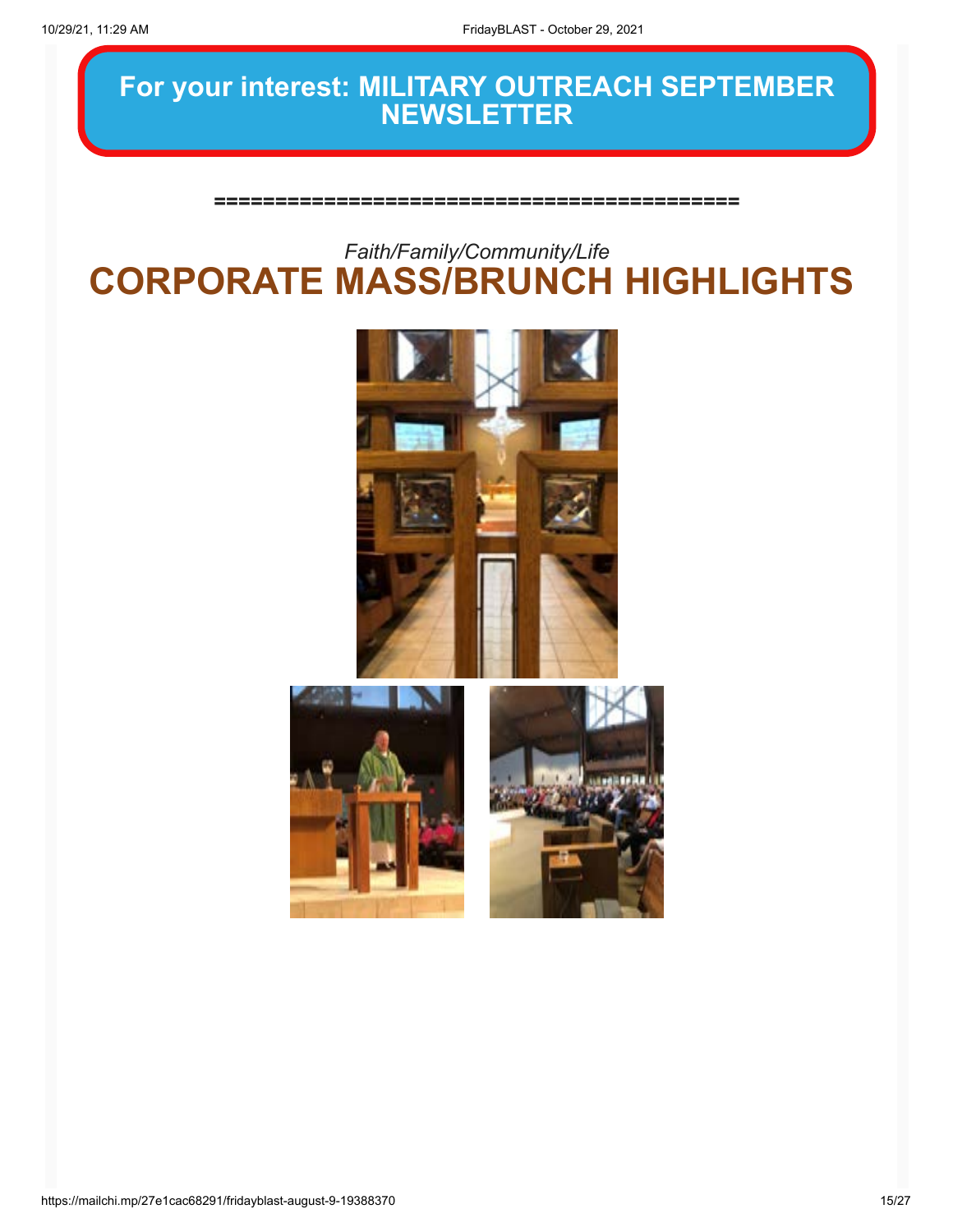













*Sir Knight Tony Colella - 60 years Sir Knight Rich Surma - 56 years*

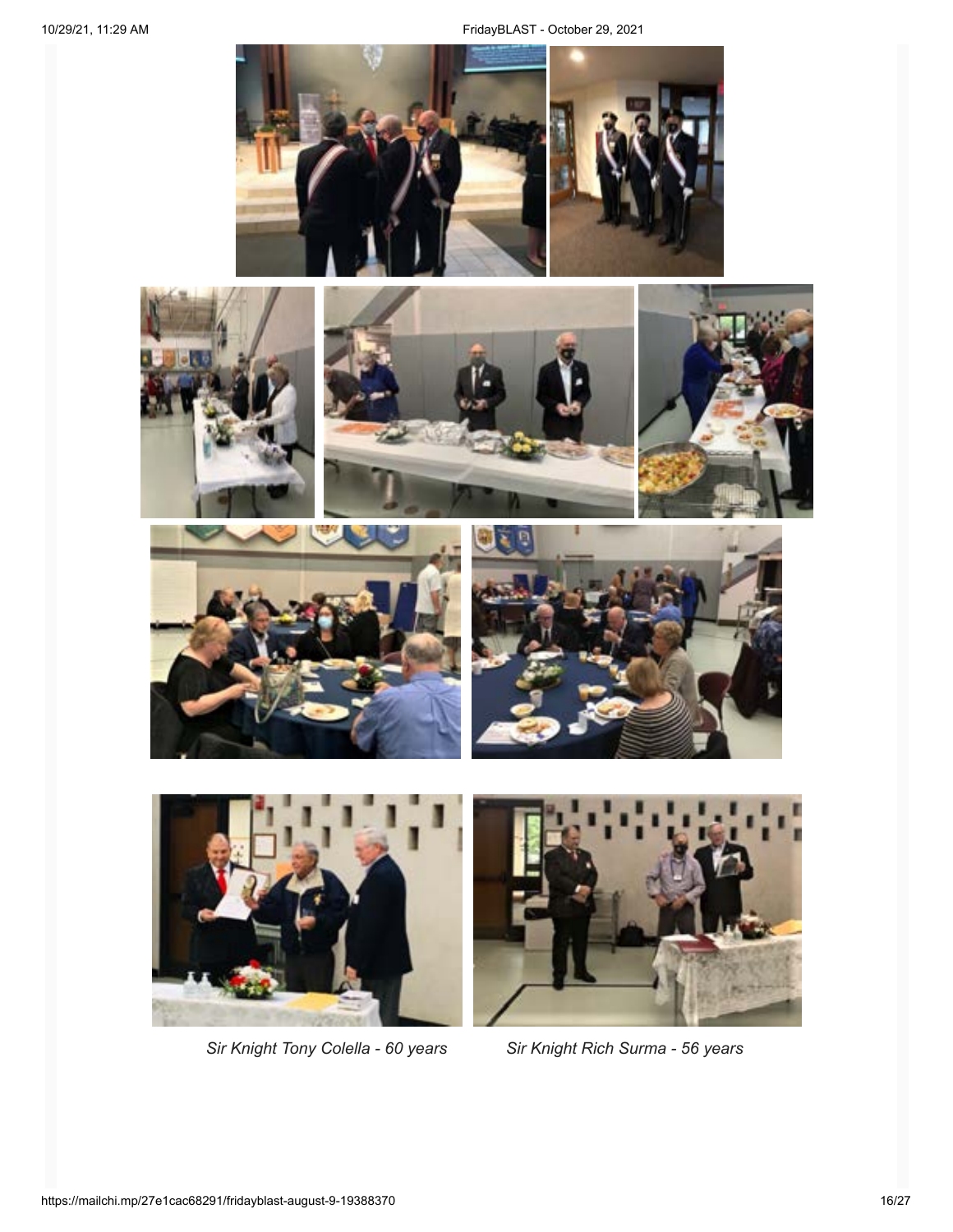

*...and a surprise Happy Birthday to Dean-o*

**===========================================**

### **TODAY'S TRIVIA ON THIS DATE IN 1929**

#### **Black Tuesday**

**October 29, 1929**

Stock Market Crash, marking the end of the Roaring '20s and the start of the great depression.

(Ouch!)

**===========================================**

# *Faith* **WORSHIP AND SERVE**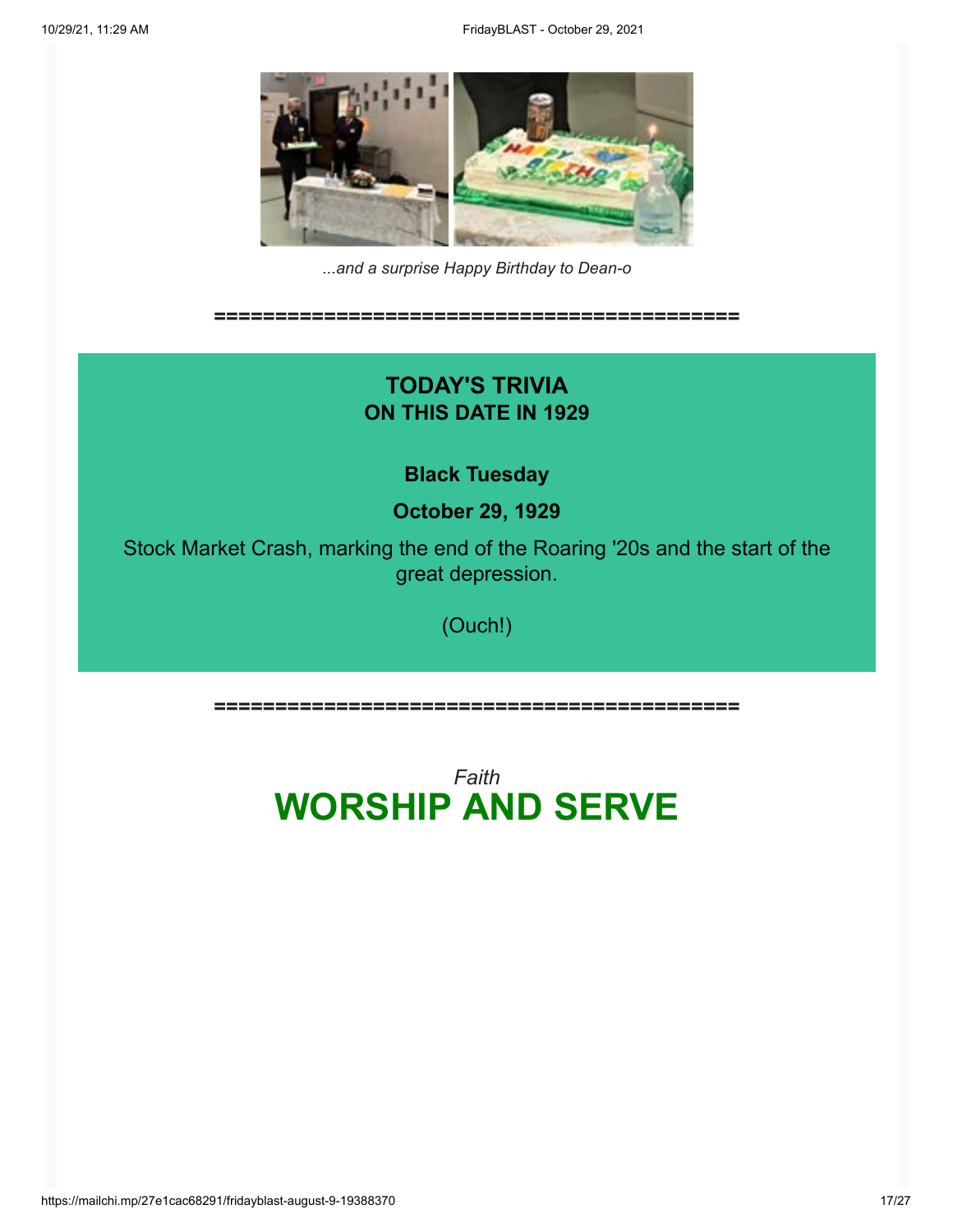

## **LET'S GET BACK TO CHURCH!!**

**The church is open at full capacity. However, ALL are required to wear a mask.**

**Thank you for helping us keep each other safe.**

**Weekday Mass** 9:00 on Monday, Wednesday, Friday

**Weekend Mass** 5:00pm on Saturday, 7:30 , 9:00\* and 11:00am on Sunday \* Live Streamed

**SEE YOU & YOUR FAMILY AT MASS!!**

**ONLINE VERSION OF HOLY FAMILY BULLETIN**

———————————

**[CLICK HERE](https://holyfamilyparish.org/category/bulletins/)**

————————————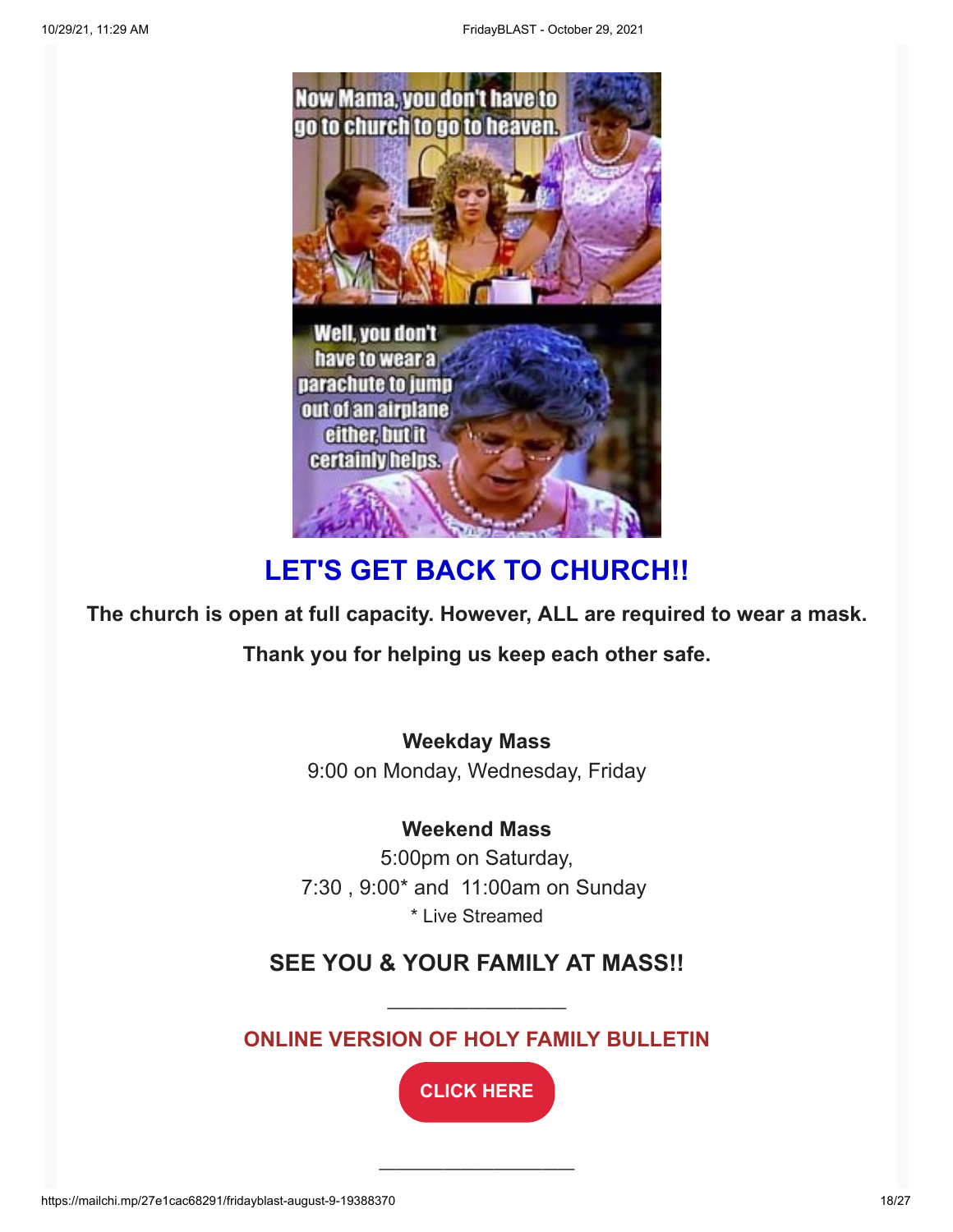### **MONDAYS 6:30PM - PRAY THE ROSARY VIA ZOOM**

with the Holy Family Marian Ministry Meeting ID: 563 069 8810 ; Passcode: Cubs123

### **[MONDAY 6:30PM: CLICK HERE TO JOIN MEETING](https://us04web.zoom.us/j/5630698810?pwd=L2NWWXNVNDNzODB2WWt4RXEwMEpnZz09)**

**===========================================**

# *CALENDAR*



**Holy Family and The Knights continue to take the Public, Archdiocese &/Supreme recommended precautions to help avoid the spreading of illness.**

As we proceed forward, the parish will continue to monitor all information and guidelines available and will communicate and act accordingly.

# *THE NEXT 30 DAYS...*

**Asterisks (\*\*) denote that there are event details above**

### *TODAY -* **\*\*NEWMAN FUND APPEAL CONTINUES**

# *Saturday October 30th*

**\*\* MARIAN MINISTRY ROSARY**

### **Friday November 5th \*\*FIRST FRIDAY ADORATION**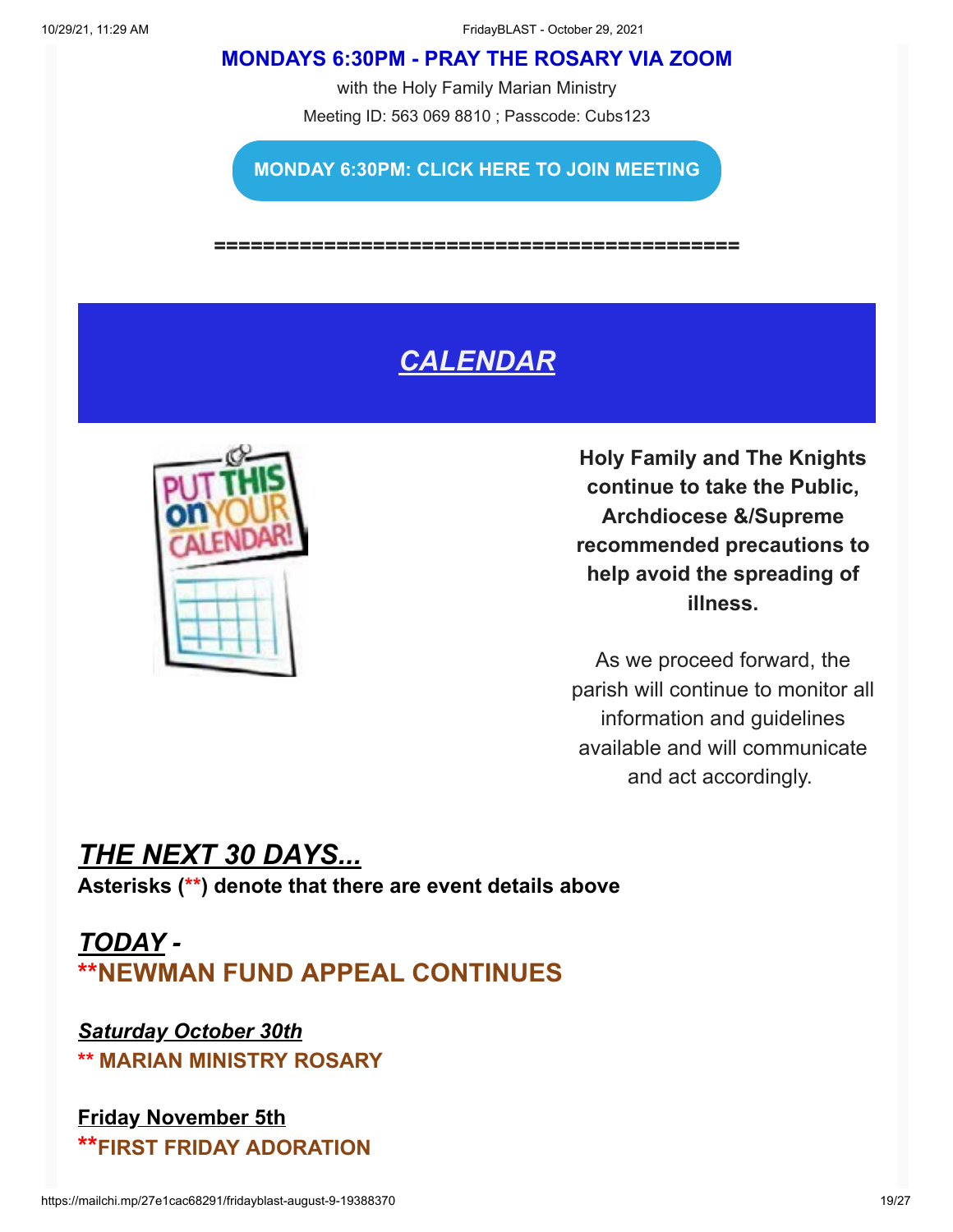### **\*\*Saturday/Sunday November 6th/7th KNIGHTS' CAFE - Set up/Serving**

**November 11th (@St. Edna) MOBILE PRODUCE DISTRIBUTION**

*Tentatively November 13th or 14th* **EXEMPLIFICATION**

**Thursday November 18th \*\*COUNCIL BUSINESS MEETING**

*Saturday/Sunday November 20th/21st* **KNIGHTS' CAFE Set up/Serving**

**Sunday November 21st PRIESTHOOD SUNDAY**

# *A LOOK FURTHER AHEAD...*

Asterisks (\*\*) denote that there are event details above

\*\**Thursdays Dec 16th; Jan 27th* **COUNCIL BUSINESS MEETINGS**

**Friday December 3rd FIRST FRIDAY ADORATION**

**Saturday December 4th** Tentative time is mid-afternoon **KNIGHTS' MEETING WITH CHAPLAIN FR. TERRY**

**Thursday December 9th (@ Holy Family) MOBILE PRODUCE DISTRIBUTION**

*Saturday/Sunday December 11/12th* **KRINGLE CLASSIC (JrHigh Girls Basketball tourney)**

*Sunday December 12th*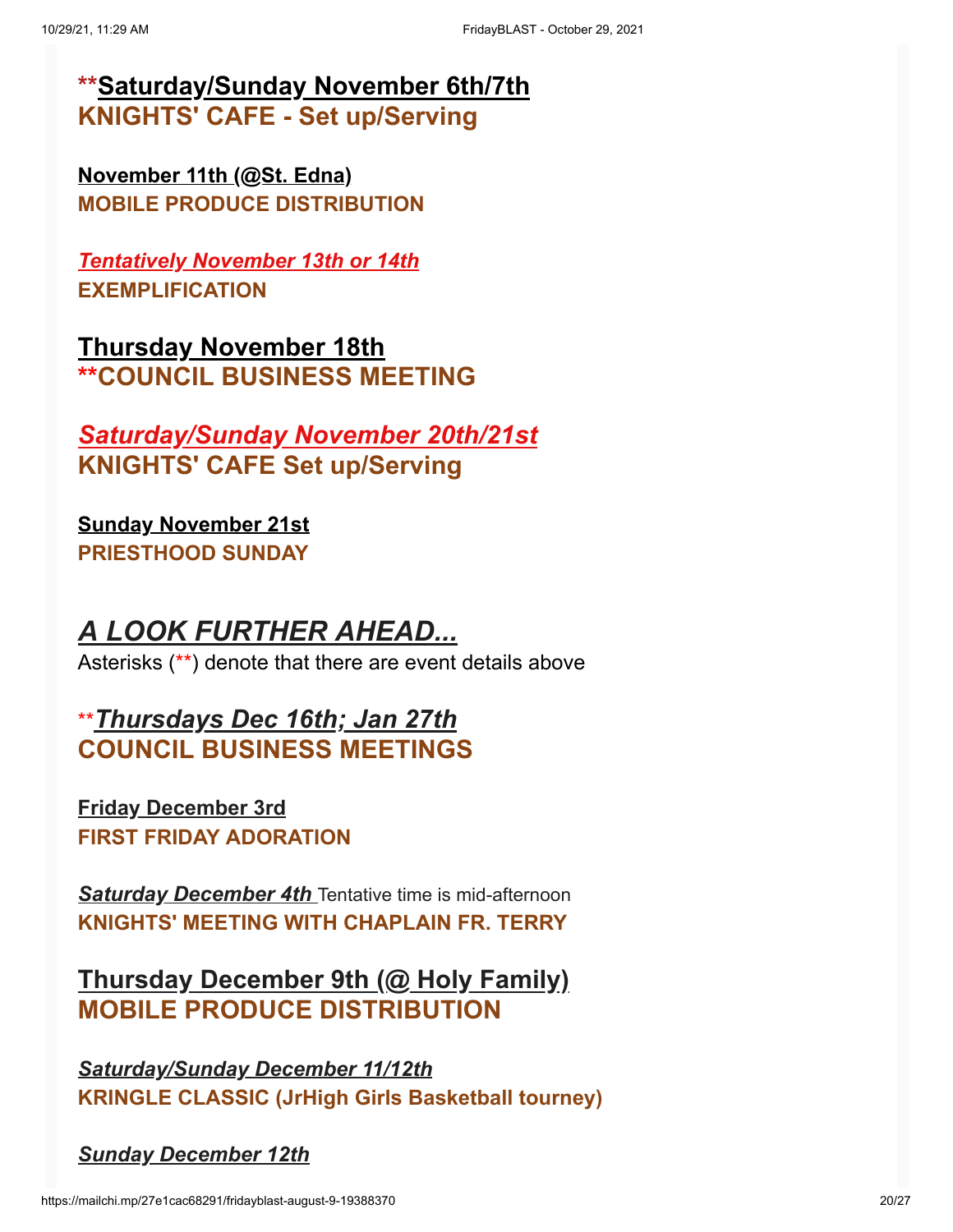**HOLY FAMILY CHRISTMAS TREE LIGHTING** Tentative time is 5:00pm

*Sunday December 19th (new date)* **BLOOD DRIVE**

*Dec 16th, Feb 26th & June 19th MEMORIAL MASSES FOR BROTHER KNIGHT BILL SALPIETRO*

*Sunday December 19th* **PADS FOOD DONATION AND PREP**

*Friday December 24th* **CHRISTMAS EVE TRAFFIC CONTROL**

*Sunday Dec 26th* **CONSECRATION TO THE HOLY FAMILY**

**===========================================**

# *PRAYER REQUESTS*

*Brothers: We all need prayer for sure...but to keep this list manageable, please advise [Greg.Flanagan@comcast.net](mailto:Greg.Flanagan@comcast.net) anytime that you deem it would be appropriate to remove an intention you have requested.*

**Please pray for:**

- **the health of our Brother Knights,** especially: Tom Samuels**,** Dick (& Jeannie) Hicks, Dave Pipitone, Bob Wagner, Bill Hoskins**,** Stan Sworizol, Al Dedick, Joe Elarde, Greg Young, PGK Matt Schultz, Randy Crook, Sam Safavi, Ed Tazelaar, Mike Momon, Rem Reyes, Chad Stechly, Tom Hellgeth, Gene LaValle, Eric Velazquez,
- **Brother Frank and Nancy Biank**, that a petition to dissolve their 7 year guardianship of Jaclyn and David be denied by the courts.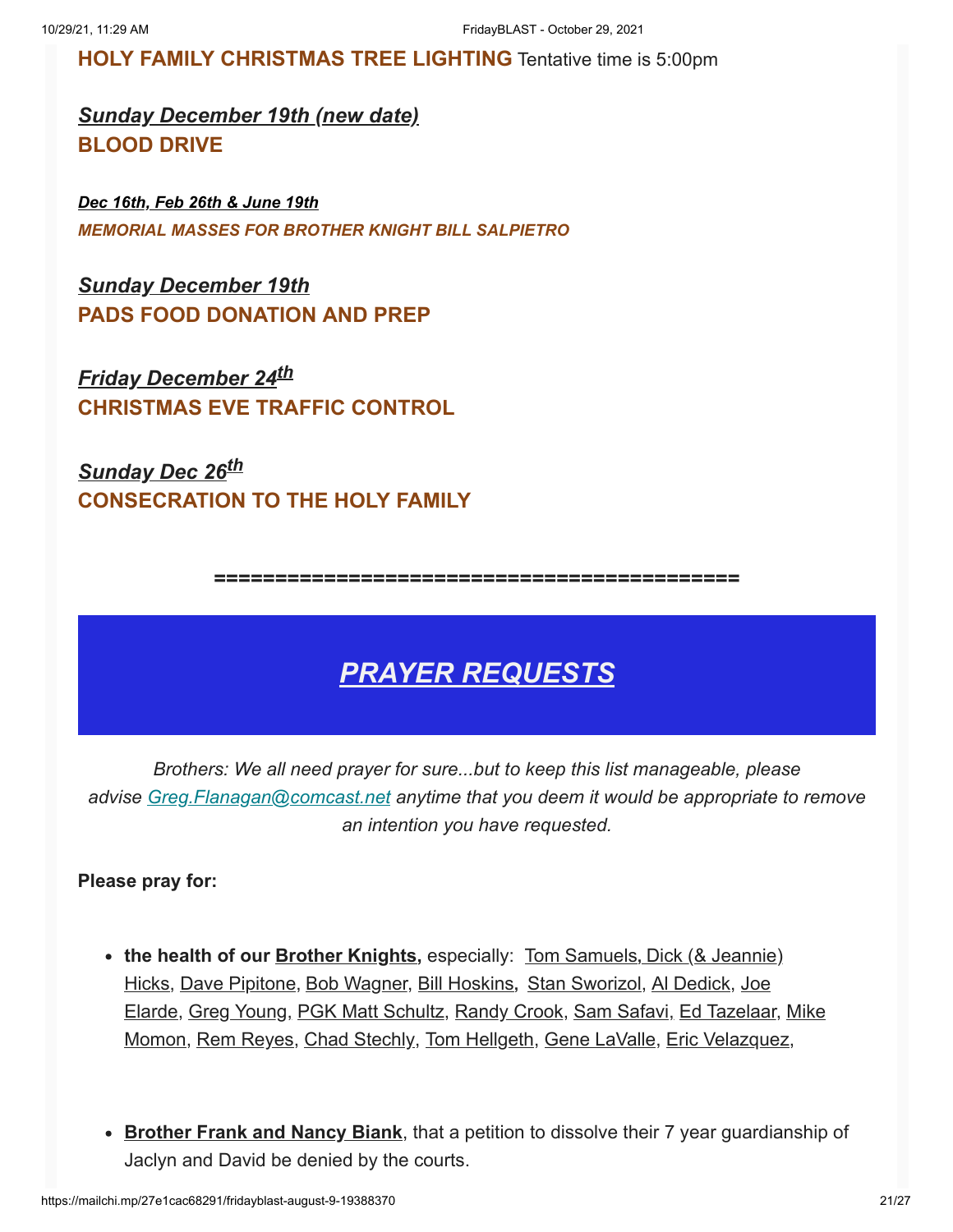- **Nora Froehlich,** Chancellor Rick McMahon's 18 mo. granddaughter (in the ER with noncovid fever and breathing problems)
- **Brian Zinkel**, acquaintance of Brother Knight Larry Szmurlo (stage 4 cancer)
- Repose of the soul of **Sir Knight Bill Salpietro** and for his family, especially his wife Sandy
- **Holy Family Pastor Emeritus, Fr. Med Laz** (recovery from hip replacements)
- **Christopher Mildyn**, son of Brother Marty (cancer)
- **Steven Szmurlo**, brother of Brother Larry (herniated discs)
- **Pat Vaughan**, friend of PGK Joe Ferlita (illness)
- **Natalee Parochka**, cousin of **Brother Dave Pipitone (Breast Cancer)**
- **Carol Nikodem**, widow of PGK Bob, one or our earliest Grand Knights (cancer surgery recovery/chemo treatment)
- **Dominic Yocius**, friend of Brother Bob Vanselow (Leukemia)
- **Mike Schilaci**, friend of Brother Tom Bacino (impending heart surgery)
- **Dawn Watkiss**, Friend of the Knights (personal), and her sister **Sharon Zemla** (declining health)
- **Eric**, nephew of Brother Larry Szmurlo, and his 3 year old son **Liam** (for strength and support while mom deals with some issues)
- **Robin Fujinaka**, cousin of PGK/Trustee Glenn Yamamoto (Breast cancer)
- **William Ostermeyer**, son of Brother Dan (brain injury) as well as for **Dan**, mom **Katy** and **family**
- **Casey Swanson** wife of Brother Dave (cancer)
- **Sue Dalaly**, mom of GK Dean-o (alzheimer's)
- **all members of our Military**
- **Peace and order for the peoples of Uganda,** as requested by Brother Father John Bosco
- **Council 11981 Brother Priests: Chaplain Fr. Terry Keehan, Fr. Matthew Alexander, Friar Johnpaul Cafiero, Fr. Scott Donahue, Fr. Rich Jakubik, Fr. Martin Marulanda**, **Fr. Tim Monahan, Fr. Brian Walker** and **Brother Seminarian Tom Leah**
- **all of the needs of our Brother Knights, friends and family.**

*=======================================*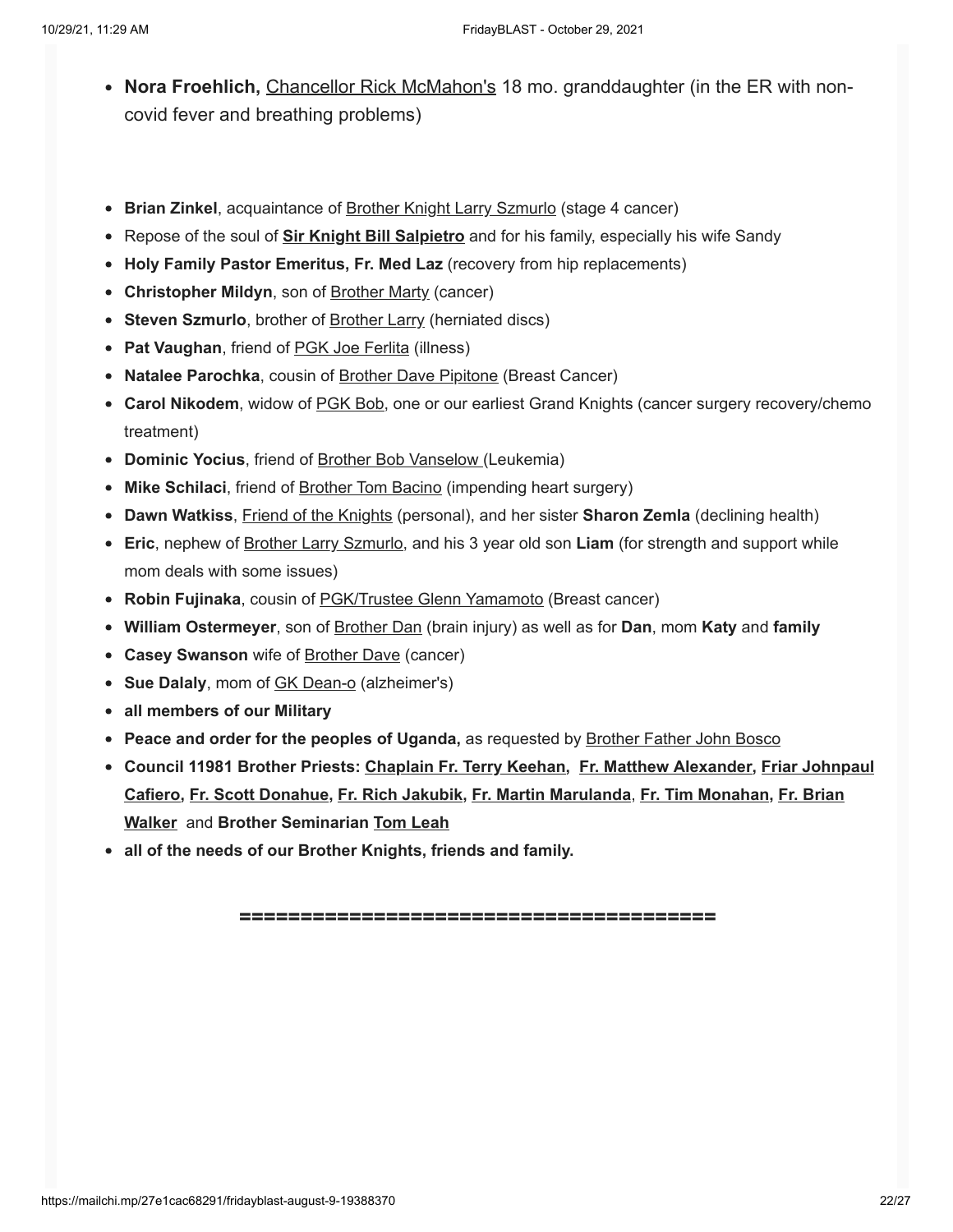

*=======================================*



**-----------------------------------------------**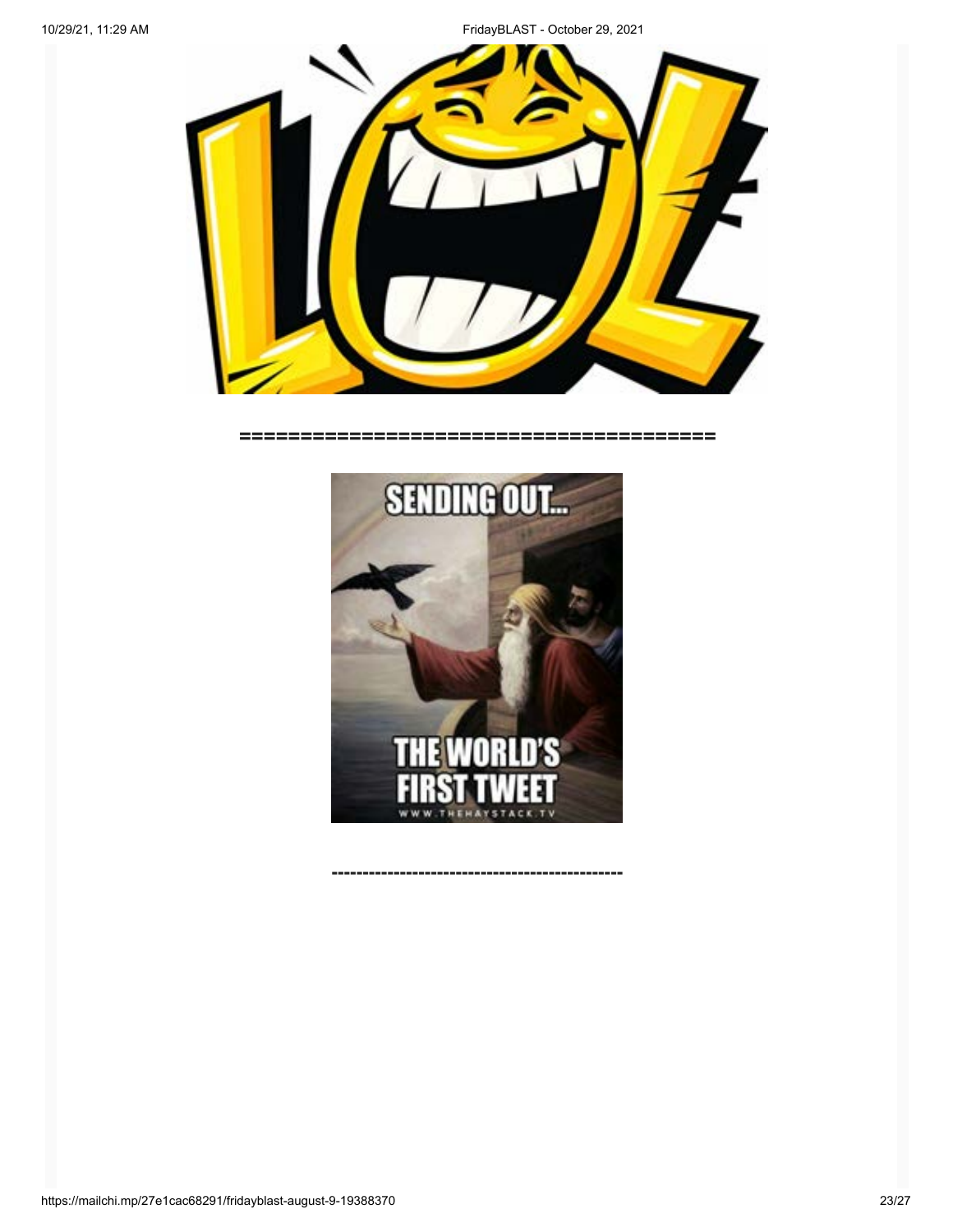

**-----------------------------------------------**



# *ONGOING INFO*

*Life*

# **Coronavirus Impacts Blood Supply DONORS URGENTLY NEEDED**

**THERE CONTINUES TO BE A CRITICAL SHORTAGE OF BLOOD. IF YOU ARE ABLE, PLEASE CONSIDER DONATING AT ONE OF VITALANT'S NEARBY LOCATIONS**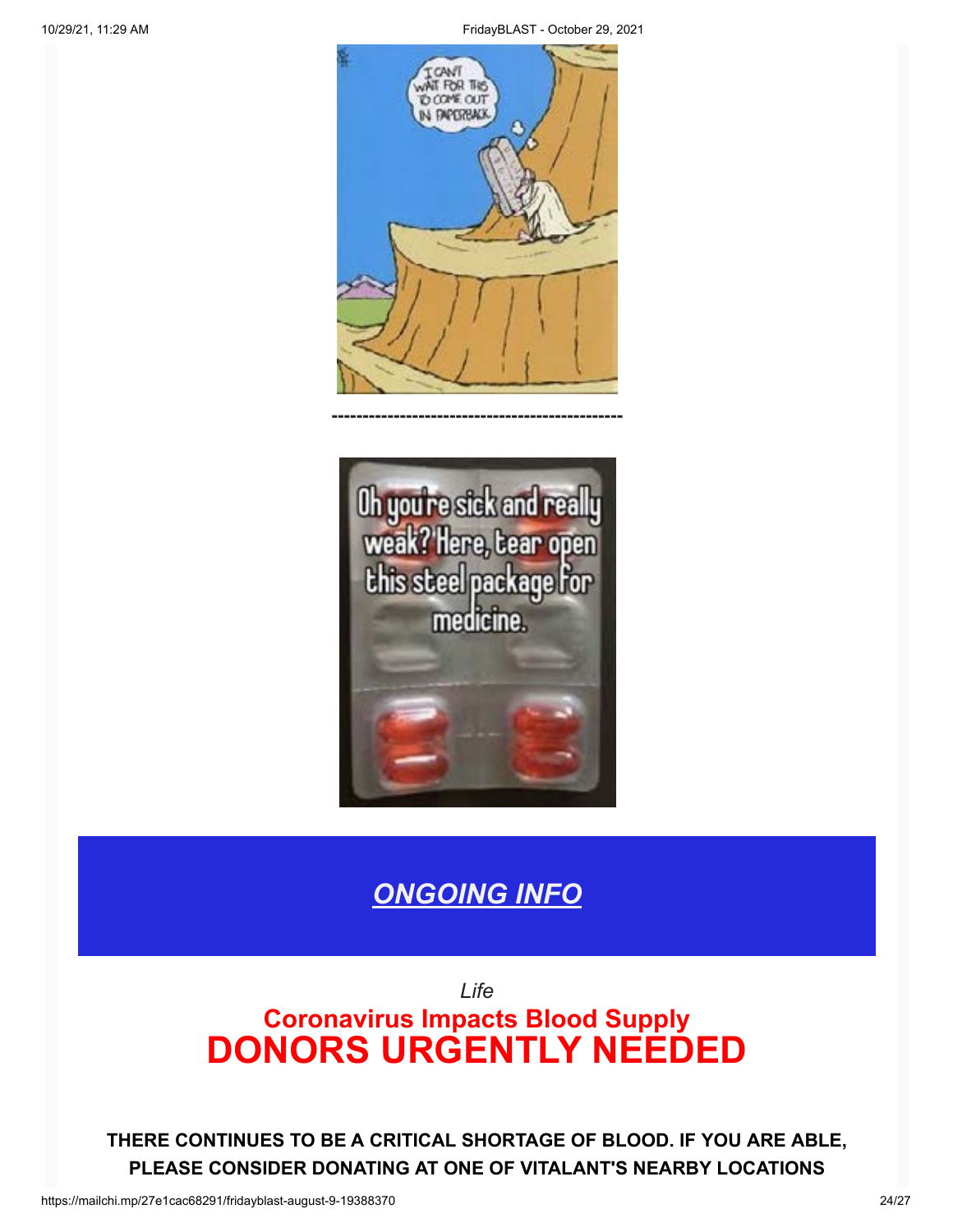**Arlington Heights** – [25 W. Rand Road](x-apple-data-detectors://2) **Schaumburg** – [211 W. Golf Road](x-apple-data-detectors://13)

#### **Convenient day, evening and weekend hours available**

### **All blood donations are now being checked for coronavirus antibodies at no cost!**

**[CLICK HERE TO MAKE AN APPOINTMENT](https://donateblood.lifesource.org/AppointmentScheduling.aspx)**

### OR call **Vitalant** at: **877-543-3768**

============================================

#### *Faith/Family/Community/Life*

#### **COUNCIL BUSINESS MEETINGS -**

Holy Family Council 11981 Business Meetings are NORMALLY held at church at **7:00pm** on the 4th THURSDAY of each month. Light Dinner served at 6:30. SEE LATEST INFO "CALENDAR" SECTION.

============================================

#### *Faith/Family/Community/Life*

#### **FridayBLAST Publishing Deadline**

Any information desired to be included in the FridayBLAST should be emailed to Greg Flanagan [Greg.flanagan@comcast.net](mailto:Greg.flanagan@comcast.net) as early as possible. To be included in the "next" edition it should be received no later than the 2nd/4th Wednesday afternoon of the month.

============================================

#### *Faith/Family/Community/Life*

#### **IS YOUR CONTACT INFO UP TO DATE?**

If you know your landline or cellular numbers (or email address) have changed and you have not conveyed the new information to the council, please advise the Financial Secretary at [peterjwickman@gmail.com](mailto:peterjwickman@gmail.com)

===========================================

*Faith/Family/Community/Life* **OUR COUNCIL USES TWO EMAIL SYSTEMS...**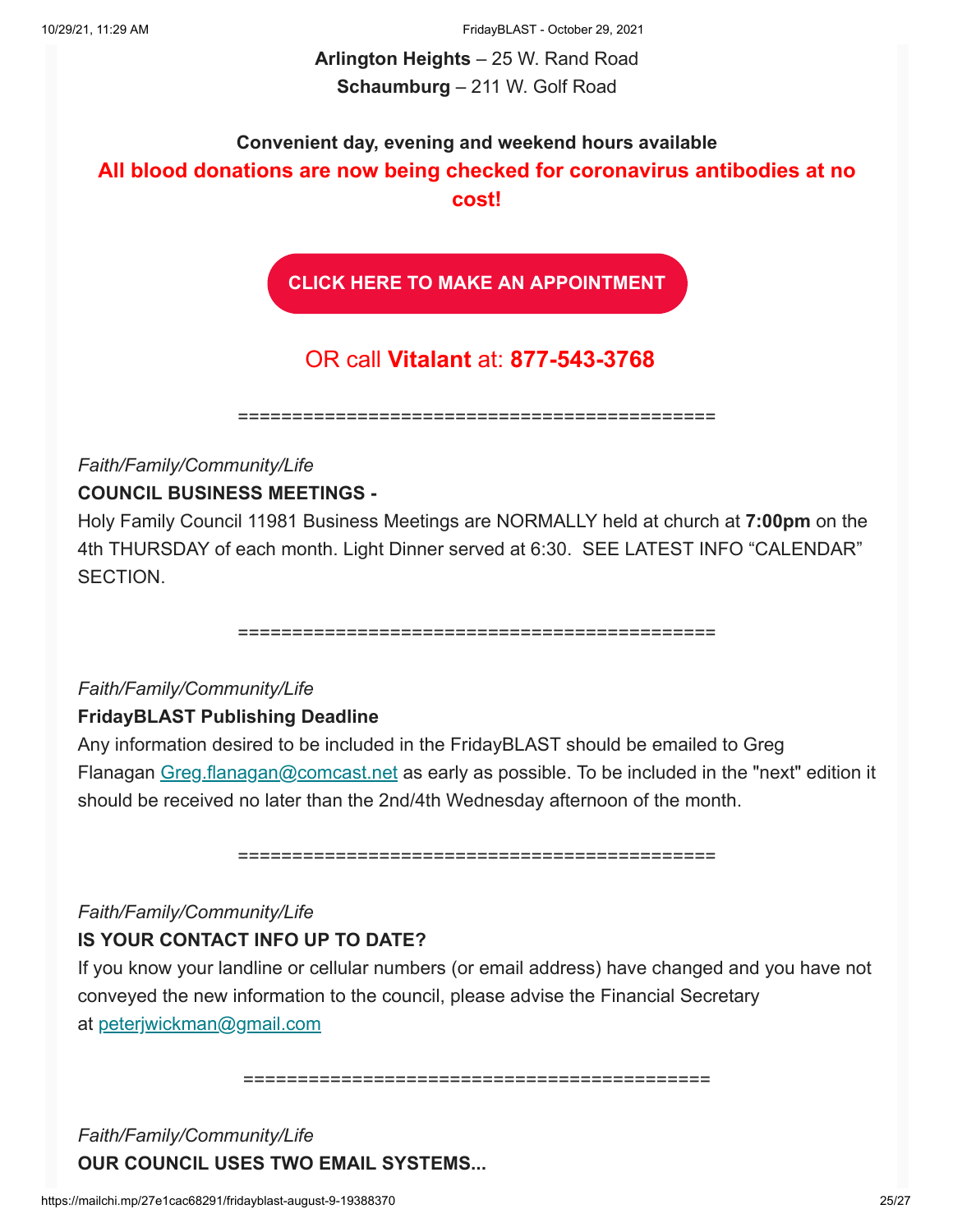1) The FridayBLAST typically comes from <**knights11981@gmail.com**> and appears as sent from a person, usually "Dean-o Delaly".

2) Other emails you receive from the Council, come from the account <[council@knights11981.com>](mailto:council@knights11981.com) and appear as sent from "Grand Knight"

**Please be sure BOTH of these addresses are in your address book to assure you receive Council mails in your inbox**

============================================



# *HELPFUL LINKS*

#### **NEWS TO SHARE??? Here's how…**

- Any info to share, questions, comments, etc for the **FridayBLAST??** Send to Editor Greg Flanagan [greg.flanagan@comcast.net](mailto:greg.flanagan@comcast.net)

- For our **FACEBOOK** page, (if you don't know how to do it yourself) email GK Dean-o Dalaly [Deano1429@aol.com](mailto:Deano1429@aol.com) with the topic and picture(s) and he will take care of it.

#### **STAY IN TOUCH WITH OUR COUNCIL #11981@**

- **COUNCIL WEBSITE:** [www.knights11981.com](https://knights11981.us15.list-manage.com/track/click?u=2f128f77850625eb2bc85aa8a&id=923d85e722&e=3275bc4193)
- **E-COMMERCE STORE:** [http://store.knights11981.com](https://knights11981.us15.list-manage.com/track/click?u=2f128f77850625eb2bc85aa8a&id=71f788f3a5&e=3275bc4193)
- **FACEBOOK:** [https://www.facebook.com/HolyFamilyKOC11981](https://www.facebook.com/HolyFamilyKOC11981/)